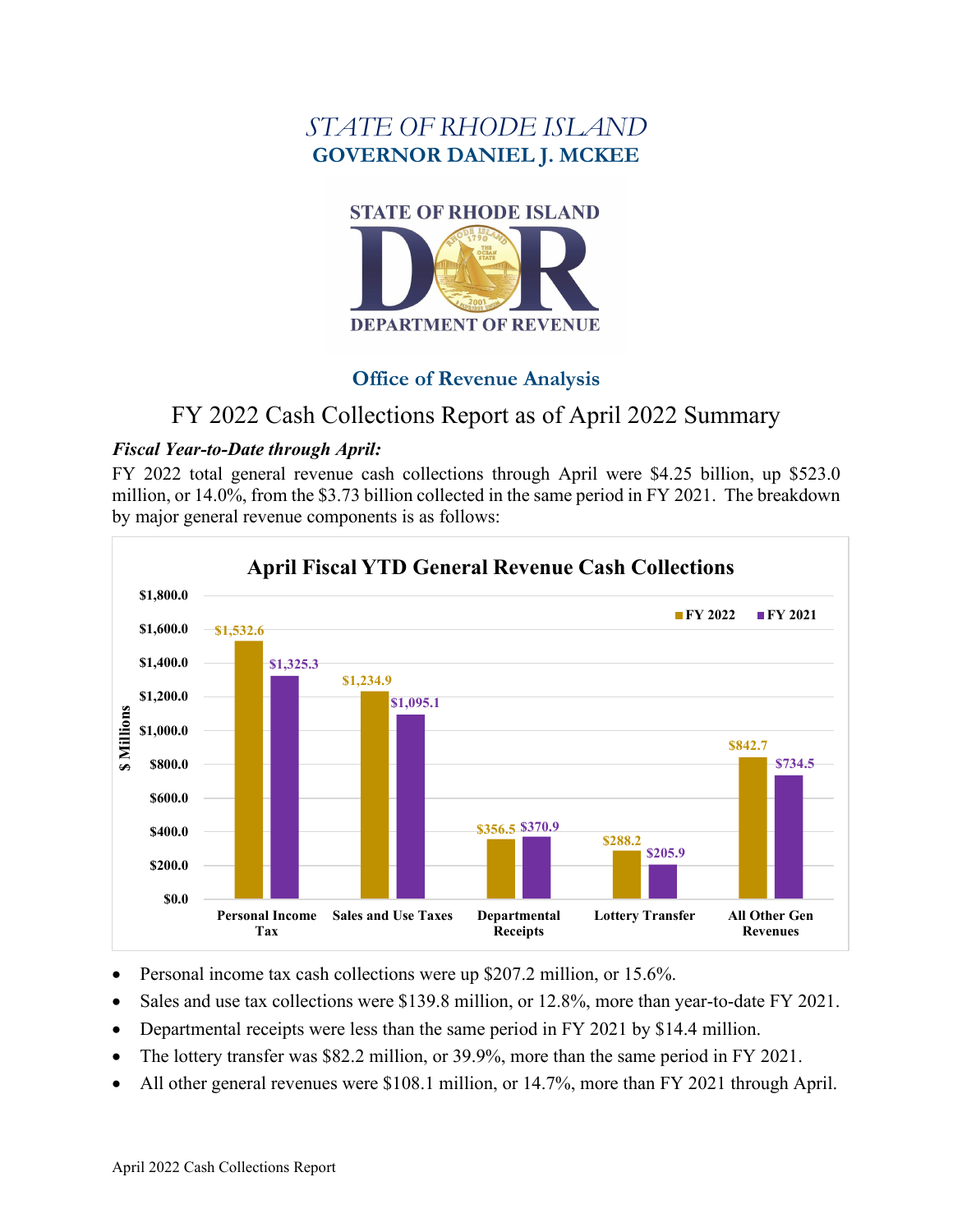## *Month of April:*

April 2022 total general revenue cash collections were \$750.8 million, up \$302.3 million, or 67.4%, over the \$448.5 million collected in April 2021. The breakdown by major general revenue components is as follows:



- Personal income tax cash collections were up \$248.2 million, or 190.9%.
- Sales and use tax collections were \$1.3 million, or 1.0%, more than April 2021.
- Departmental receipts were more than April 2021 by \$1.1 million, or 4.0%.
- The lottery transfer was \$1.7 million, or 4.8%, more than April 2021.
- All other general revenues were \$50.1 million, or 38.0%, more than April 2021.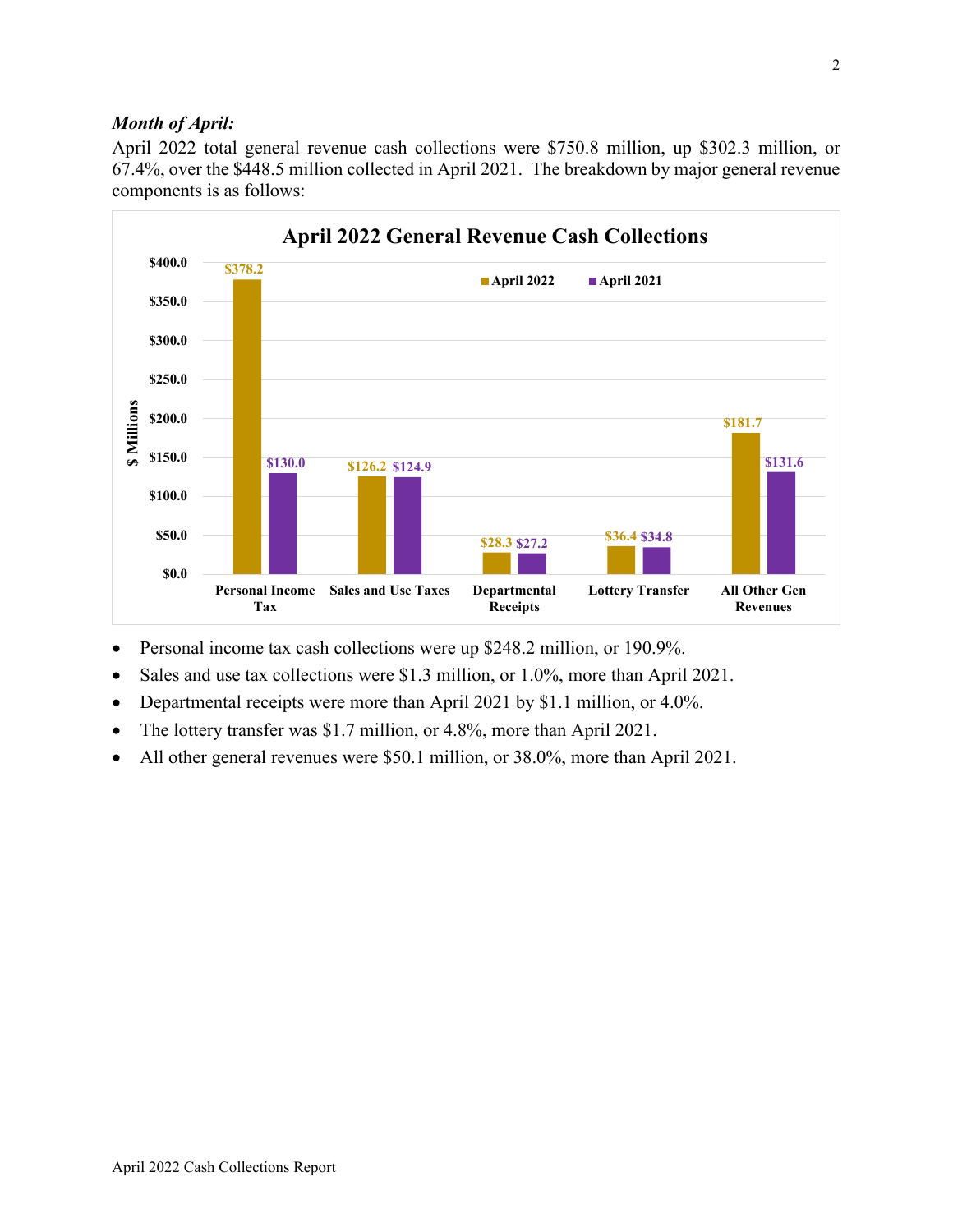#### **STATE OF RHODE ISLAND MONTHLY CASH COLLECTIONS Fiscal Year To Date**

|                                      | FY 2022<br><b>YTD</b><br>April | FY 2021<br><b>YTD</b><br>April |                           | <b>Nominal</b><br><b>Difference</b> | Change   |
|--------------------------------------|--------------------------------|--------------------------------|---------------------------|-------------------------------------|----------|
| <b>Personal Income Tax:</b>          | \$<br>1,532,576,525            | \$<br>1,325,337,159            | $\mathbb{S}$              | 207,239,366                         | 15.6%    |
| <b>General Business Taxes</b>        |                                |                                |                           |                                     |          |
| Business Corporation ‡               | 388,426,487                    | 283,421,111                    |                           | 105,005,376                         | 37.0%    |
| Public Utilities Gross Earnings ‡    | 67,920,981                     | 71,677,121                     |                           | (3,756,140)                         | $-5.2%$  |
| Financial Institutions ‡             | 30,391,922                     | 25,654,019                     |                           | 4,737,903                           | 18.5%    |
| Insurance Companies $\ddagger$       | 124,058,506                    | 116,736,903                    |                           | 7,321,603                           | 6.3%     |
| Bank Deposits ‡                      | 3,127,840                      | 2,857,820                      |                           | 270,020                             | 9.4%     |
| Health Care Provider Assessment      | 30,775,688                     | 30,536,933                     |                           | 238,755                             | 0.8%     |
| <b>Excise Taxes</b>                  |                                |                                |                           |                                     |          |
| Sales and Use $\Delta$               | 1,234,909,634                  | 1,095,121,985                  |                           | 139,787,649                         | 12.8%    |
| Motor Vehicle License and Reg Fees   | 910,695                        | 658,664                        |                           | 252,031                             | 38.3%    |
| Cigarettes                           | 121,638,658                    | 132,733,772                    |                           | (11,095,114)                        | $-8.4%$  |
| Alcohol                              | 19,482,612                     | 18,131,810                     |                           | 1,350,802                           | 7.4%     |
| <b>Controlled Substances</b>         | 4,478                          | 4,000                          |                           | 478                                 | 11.9%    |
| <b>Other Taxes</b>                   |                                |                                |                           |                                     |          |
| <b>Estate and Transfer</b>           | 31,849,109                     | 30,022,649                     |                           | 1,826,460                           | 6.1%     |
| Racing and Athletics                 | 402,711                        | 291,427                        |                           | 111,284                             | 38.2%    |
| <b>Realty Transfer</b>               | 17,924,044                     | 15,395,261                     |                           | 2,528,783                           | 16.4%    |
| <b>Total Taxes</b>                   | \$<br>3,604,399,889            | \$<br>3,148,580,634            | $\boldsymbol{\mathsf{s}}$ | 455,819,255                         | 14.5%    |
| <b>Departmental Receipts</b>         |                                |                                |                           |                                     |          |
| Licenses and Fees                    | \$<br>289,894,169              | \$<br>306,147,146              | \$                        | (16, 252, 977)                      | $-5.3%$  |
| Fines and Penalties                  | 39,930,970                     | 34,650,002                     |                           | 5,280,968                           | 15.2%    |
| Sales and Services                   | 7,702,913                      | 8,360,421                      |                           | (657,508)                           | $-7.9%$  |
| Miscellaneous                        | 18,965,426                     | 21,730,815                     |                           | (2,765,389)                         | $-12.7%$ |
| <b>Total Departmental Receipts</b>   | \$<br>356,493,478              | \$<br>370,888,384              | $\mathbb S$               | (14,394,906)                        | $-3.9%$  |
| <b>Taxes and Departmentals</b>       | \$<br>3,960,893,366            | \$<br>3,519,469,018            | \$                        | 441,424,348                         | 12.5%    |
| <b>Other General Revenue Sources</b> |                                |                                |                           |                                     |          |
| Other Miscellaneous Revenues         | \$<br>5,738,548                | \$<br>6,383,916                | \$                        | (645,368)                           | $-10.1%$ |
| Lottery Transfer A                   | 288,158,063                    | 205,940,278                    |                           | 82,217,785                          | 39.9%    |
| <b>Unclaimed Property</b>            |                                |                                |                           |                                     |          |
| <b>Total Other Sources</b>           | \$<br>293,896,611              | \$<br>212,324,194              | $\mathbb S$               | 81,572,417                          | 38.4%    |
| <b>Total General Revenues</b>        | \$<br>4,254,789,977            | \$<br>3,731,793,212            | $\mathbb S$               | 522,996,765                         | 14.0%    |

‡ The TY 2019 payment and filing due date for personal income tax and most general business taxes estimated and final payments from was extended from June 15, 2020 to August 15, 2020. The TY 2020 personal income tax return filing and final payment due date was postponed from April 15, 2021 to May 17, 2021.

∆ Sales and use tax reflects June - March activity and the lottery transfer reflects July - March activity.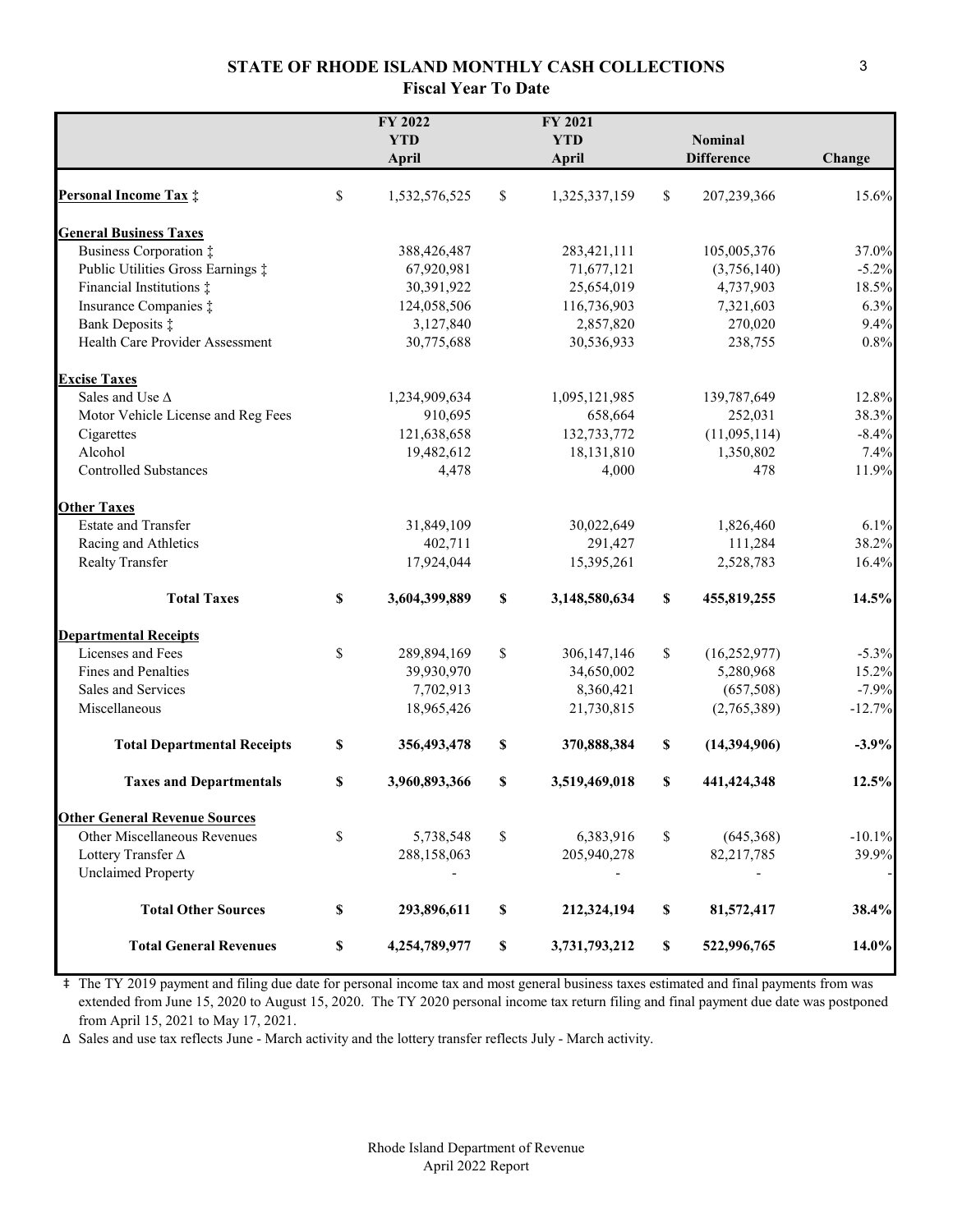#### **STATE OF RHODE ISLAND MONTHLY CASH COLLECTIONS Month of April**

|                                      | FY 2022<br>Month of<br>April | FY 2021<br><b>Month of</b><br>April |             | <b>Nominal</b><br><b>Difference</b> | $\frac{0}{0}$<br>Change |
|--------------------------------------|------------------------------|-------------------------------------|-------------|-------------------------------------|-------------------------|
| <b>Personal Income Tax #</b>         | \$<br>378,166,775            | \$<br>129,994,205                   | \$          | 248,172,570                         | 190.9%                  |
| <b>General Business Taxes</b>        |                              |                                     |             |                                     |                         |
| Business Corporation ‡               | 93, 334, 725                 | 52,149,705                          |             | 41,185,020                          | 79.0%                   |
| Public Utilities Gross Earnings ‡    | 21,442,867                   | 22,163,233                          |             | (720, 366)                          | $-3.3%$                 |
| Financial Institutions ‡             | 2,414,254                    | 2,176,813                           |             | 237,441                             | 10.9%                   |
| Insurance Companies $\ddagger$       | 43,905,891                   | 33,068,698                          |             | 10,837,193                          | 32.8%                   |
| Bank Deposits ‡                      | 910,650                      | 816,600                             |             | 94,050                              | 11.5%                   |
| Health Care Provider Assessment      | 3,381,835                    | 2,636,636                           |             | 745,199                             | 28.3%                   |
| <b>Excise Taxes</b>                  |                              |                                     |             |                                     |                         |
| Sales and Use $\Delta$               | 126,206,223                  | 124,912,223                         |             | 1,294,000                           | 1.0%                    |
| Motor Vehicle License and Reg Fees   | 78,275                       | 69,275                              |             | 9,000                               | 13.0%                   |
| Cigarettes                           | 10,140,333                   | 13,523,452                          |             | (3,383,119)                         | $-25.0\%$               |
| Alcohol                              | 2,060,117                    | 2,155,768                           |             | (95, 651)                           | $-4.4%$                 |
| Controlled Substances                | 1,500                        | 500                                 |             | 1,000                               | 200.0%                  |
| <b>Other Taxes</b>                   |                              |                                     |             |                                     |                         |
| <b>Estate and Transfer</b>           | 3,222,564                    | 748,630                             |             | 2,473,934                           | 330.5%                  |
| Racing and Athletics                 | 42,318                       | 39,491                              |             | 2,827                               | 7.2%                    |
| Realty Transfer                      | 60,866                       | 1,742,197                           |             | (1,681,331)                         | $-96.5%$                |
| <b>Total Taxes</b>                   | \$<br>685, 369, 194          | \$<br>386, 197, 426                 | S           | 299,171,768                         | 77.5%                   |
| <b>Departmental Receipts</b>         |                              |                                     |             |                                     |                         |
| Licenses and Fees                    | \$<br>14,876,380             | \$<br>15,314,970                    | $\mathbb S$ | (438,590)                           | $-2.9%$                 |
| Fines and Penalties                  | 9,451,992                    | 8,603,403                           |             | 848,589                             | 9.9%                    |
| Sales and Services                   | 1,101,927                    | 1,139,990                           |             | (38,063)                            | $-3.3%$                 |
| Miscellaneous                        | 2,862,079                    | 2,135,968                           |             | 726,111                             | 34.0%                   |
| <b>Total Departmental Receipts</b>   | \$<br>28,292,378             | \$<br>27,194,331                    | \$          | 1,098,047                           | 4.0%                    |
| <b>Taxes and Departmentals</b>       | \$<br>713,661,572            | \$<br>413,391,757                   | S           | 300,269,815                         | 72.6%                   |
| <b>Other General Revenue Sources</b> |                              |                                     |             |                                     |                         |
| Other Miscellaneous Revenues         | \$<br>727,319                | \$<br>358,686                       | \$          | 368,633                             | 102.8%                  |
| Lottery Transfer ∆                   | 36,443,658                   | 34,779,759                          |             | 1,663,899                           | 4.8%                    |
| <b>Unclaimed Property</b>            |                              |                                     |             |                                     |                         |
| <b>Total Other Sources</b>           | \$<br>37,170,977             | \$<br>35,138,445                    | \$          | 2,032,532                           | 5.8%                    |
| <b>Total General Revenues</b>        | \$<br>750,832,548            | \$<br>448,530,202                   | S           | 302,302,346                         | 67.4%                   |

‡ The TY 2019 payment and filing due date for personal income tax and most general business taxes estimated and final payments from was extended from June 15, 2020 to August 15, 2020. The TY 2020 personal income tax return filing and final payment due date was postponed from April 15, 2021 to May 17, 2021.

∆ Reflects March activity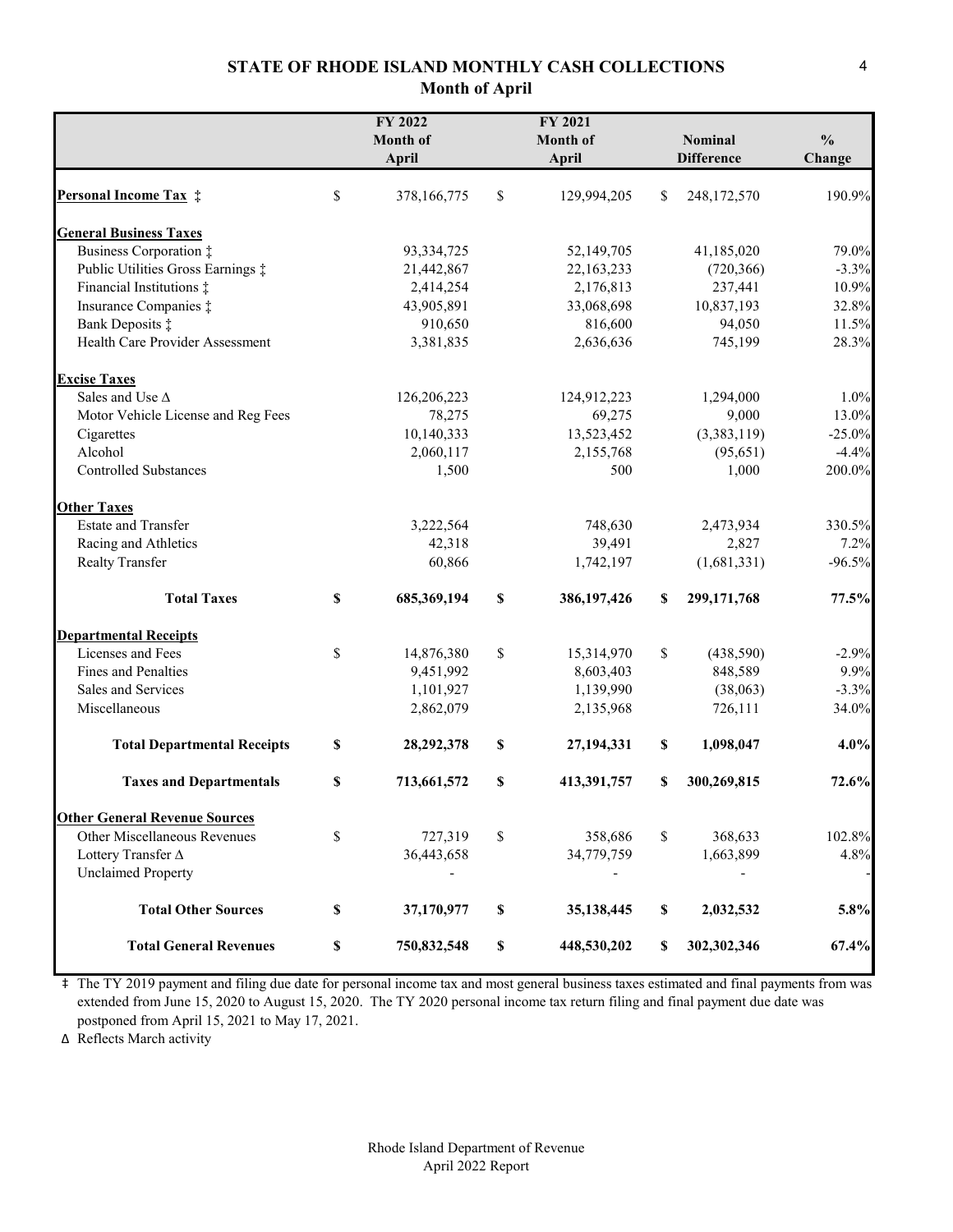# *STATE OF RHODE ISLAND*  **GOVERNOR DANIEL J. MCKEE**



# **Office of Revenue Analysis**

# FY 2022 State of Rhode Island Cash Collections Report April 2022 Detail

The Rhode Island Department of Revenue cash collections report is a comprehensive analysis of fiscal year-to-date and monthly cash collections on all revenue sources estimated by the principals of the Revenue Estimating Conference (see Rhode Island General Laws § 35-16-1). *Users of this report should be cautious when comparing year-to-date growth rates for Other Miscellaneous Revenues and Unclaimed Property as the receipt of these revenues occurs at discrete points in time over the course of a fiscal year. Further complicating matters is the fact that the discrete pattern of receipts varies so that payments received do not necessarily occur at the same point in time in each fiscal year.*

The April 2022 Cash Collections Report includes the impact of the COVID-19 pandemic on State cash flows. For several cash items, such as the sales and use tax, the April cash collections reflect taxable sales activity in March. For others, such as the personal income tax, the FY 2021 cash collections reflect changes in the timing of the receipt of cash payments due to the TY 2019 extension of filing and payment deadlines from April 15, 2020 to July 15, 2020 and the TY 2020 extension of filing and payment deadlines from April 15, 2021 to May 17, 2021. It is important that the reader does not interpret all surpluses in cash collections as realized increases in cash receipts; the delayed receipt of cash payments may also be responsible.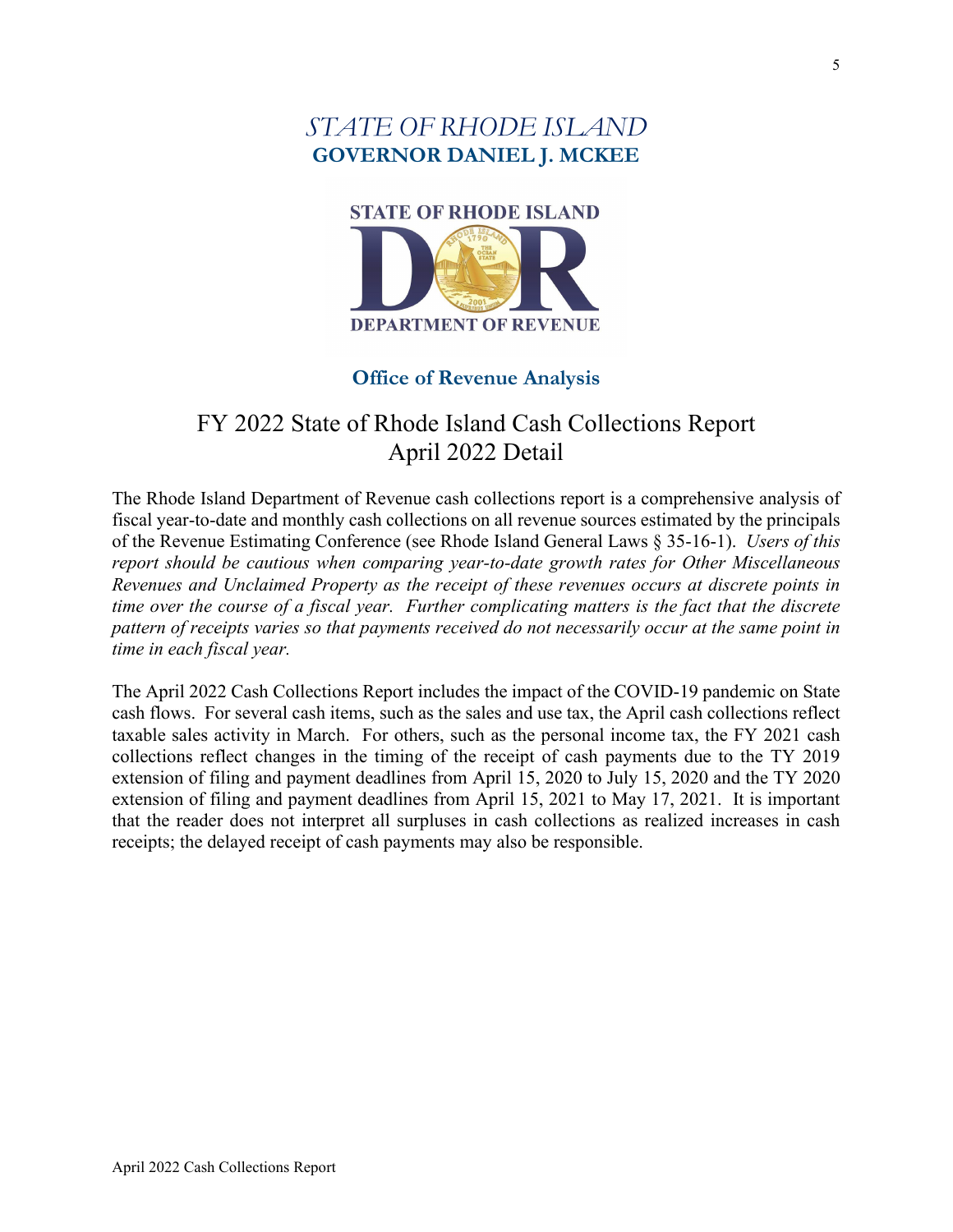#### **Cash Flow Differences**

The Office of Revenue Analysis (ORA) has provided a detailed written explanation of each item listed in the following fiscal year-todate cash flow differences table. These explanations have been placed into the individual revenue item sections. For example, cash flow differences for personal income tax are listed under the personal income tax by component table. ORA has provided a linked page number in the cash flow differences tables to assist readers in finding these disaggregated cash flow differences sections within the body of the report.

#### *Fiscal Year-To-Date through April:*

The following table displays the differences in cash flows for FY 2022 through April and FY 2021 through April:

| Page          |                          |                                                                            | <b>YTD</b>  | <b>YTD</b>     |
|---------------|--------------------------|----------------------------------------------------------------------------|-------------|----------------|
| <b>Number</b> | <b>Revenue Source</b>    | <b>Cash Flow Differences</b>                                               | FY 2022     | <b>FY 2021</b> |
| 14/14         | Personal Income Tax      | FY 2022 adj for prior period payment(s) transferred from bus corp tax      | \$628,819   | \$(85,500)     |
| <u>14</u>     | Personal Income Tax      | TY 2020 estimated payments received in Jul 2020 and accrued to FY 2020     | \$0         | \$28,981,628   |
| <u>14</u>     | Personal Income Tax      | TY 2019 final payments received in Jul 2020 and accrued to FY 2020         | \$0         | \$150,386,810  |
| <u>14</u>     | Personal Income Tax      | TY 2019 refunds paid in Jul 2020 and accrued to FY 2020                    | \$0         | \$(19,311,346) |
| 15            | Personal Income Tax      | FY 2021 net adj for prior period payments transferred to/from bus corp tax | \$0         | \$(239,107)    |
| 14/15         | Personal Income Tax      | Large, infrequently occurring withholding payment(s)                       | \$4,371,139 | \$7,225,890    |
| 19/20         | <b>Business Corp Tax</b> | FY 2022 adj for prior period payment(s) transferred to pers inc tax        | \$(628,819) | \$85,500       |
| 19/20         | <b>Business Corp Tax</b> | FY 2022 adj for prior period payment(s) transferred to financial inst tax  | \$(875,000) | \$675,000      |
| <u>19</u>     | Business Corp Tax        | Large, infrequently occurring payment(s)                                   | \$6,912,764 | \$0            |
| 19            | <b>Business Corp Tax</b> | FY 2022 adj for FY 2021 payment(s) transferred from ins gross prem tax     | \$114,000   | \$0            |
| 19/21         | <b>Business Corp Tax</b> | FY 2022 adj for FY 2021 payment(s) transferred to public utilities         | \$(719,784) | \$719,784      |
| <u>19</u>     | <b>Business Corp Tax</b> | TY 2020 estimated payments received in Jul 2020 and accrued to FY 2020     | \$0         | \$12,357,209   |
| 20            | <b>Business Corp Tax</b> | TY 2019 final payments received in Jul 2020 and accrued to FY 2020         | \$0         | \$15,679,486   |
| 20            | <b>Business Corp Tax</b> | TY 2019 refunds paid in Jul 2020 and accrued to FY 2020                    | \$0         | \$(821,536)    |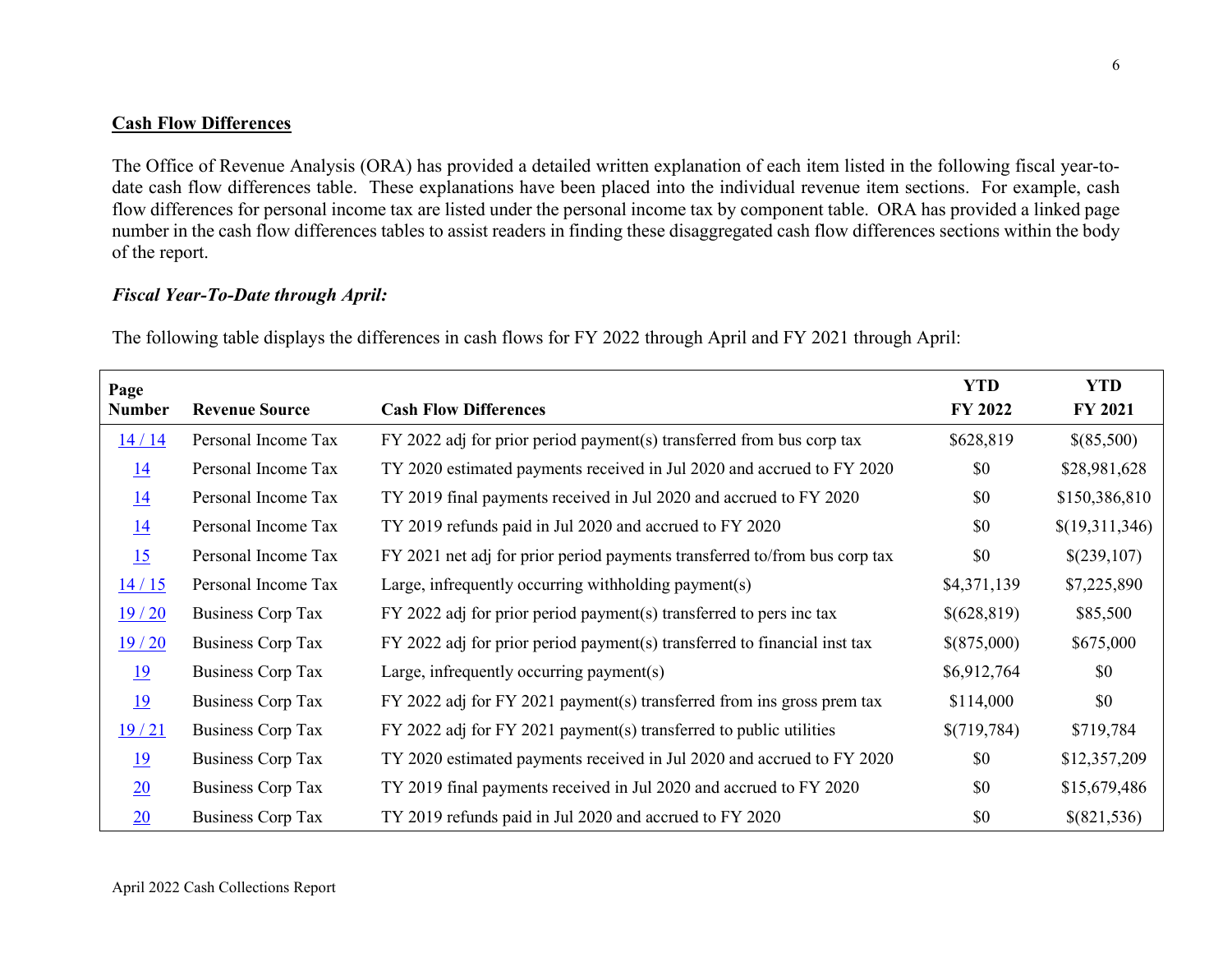| Page             |                              |                                                                              | <b>YTD</b>     | <b>YTD</b>   |
|------------------|------------------------------|------------------------------------------------------------------------------|----------------|--------------|
| <b>Number</b>    | <b>Revenue Source</b>        | <b>Cash Flow Differences</b>                                                 | FY 2022        | FY 2021      |
| 20               | <b>Business Corp Tax</b>     | FY 2021 net adj for prior period payments transferred to/from pers inc tax   | \$0            | \$239,107    |
| 20               | <b>Business Corp Tax</b>     | FY 2021 net adj for prior period payments transferred to/from fin inst tax   | \$0            | \$(610,000)  |
| 21               | <b>Business Corp Tax</b>     | FY 2021 adj for prior period payment(s) transferred from ins gross prem tax  | \$0            | \$120,000    |
| 23/23            | <b>Public Utilities</b>      | FY 2022 adj for FY 2021 payment(s) transferred from business corp tax        | \$719,784      | \$(719,784)  |
| 23/23            | Financial Inst Tax           | $FY$ 2022 adj for prior period payment(s) transferred from bus corp tax      | \$875,000      | \$(675,000)  |
| 23               | Financial Inst Tax           | FY 2021 net adj for prior period payments transferred to/from bus corp tax   | \$0            | \$610,000    |
| 23               | Financial Inst Tax           | TY 2019 final payments received in Jul 2020 and accrued to FY 2020           | \$0            | \$347,200    |
| 24               | Financial Inst Tax           | FY 2021 large, infrequently occurring estimated payment(s)                   | \$0            | \$15,000,000 |
| 23               | Ins Gross Premiums Tax       | FY 2022 adj for prior period payment(s) transferred to bus corp tax          | \$(114,000)    | \$0          |
| 24               | Ins Gross Premiums Tax       | FY 2021 adj for prior period payment(s) transferred to bus corp tax          | \$0            | \$(120,000)  |
| 24               | Ins Gross Premiums Tax       | Payment(s) posted to sales and use tax instead of ins gross prems tax        | \$0            | \$(176,381)  |
| $\underline{24}$ | Ins Gross Premiums Tax       | Payments received in Jul 2020 and accrued to FY 2020                         | \$0            | \$13,708,205 |
| 24               | <b>Bank Deposits Tax</b>     | Late payment(s) received in July and accrued to prior fiscal year            | \$0            | \$111,466    |
| <u>16</u>        | Sales and Use Tax            | FY 2021 adj for prior period payment(s) transferred to departmental receipts | \$0            | \$(333,053)  |
| <u>16</u>        | Sales and Use Tax            | Payment(s) posted to sales and use tax instead of ins gross prems tax        | \$0            | \$176,381    |
| 26/26            | MV License & Reg Fees        | State's share of prior year receivable                                       | \$112,640      | \$118,760    |
| 27/27            | <b>Realty Transfer Tax</b>   | Subsequent month's transfer to restricted receipts                           | \$497,852      | \$507,360    |
| 27               | Realty Transfer Tax          | Late real estate conveyance tax payment(s)                                   | \$282,501      | \$0          |
| 27/27            | Realty Transfer Tax          | Late controlling interest conveyance tax payment(s)                          | \$574,257      | \$(560,884)  |
| 27               | <b>Realty Transfer Tax</b>   | Large, infrequent controlling interest payment(s)                            | \$216,559      | \$0          |
| 27               | Realty Transfer Tax          | Refund(s) included in FY 2019 payable                                        | \$(1,789,426)  | \$0          |
| 29               | <b>Departmental Receipts</b> | Hospital licensing fee                                                       | \$(25,874,555) | \$0          |
| 29               | <b>Departmental Receipts</b> | Large, infrequently occurring state assent payment(s)                        | \$803,750      | \$0          |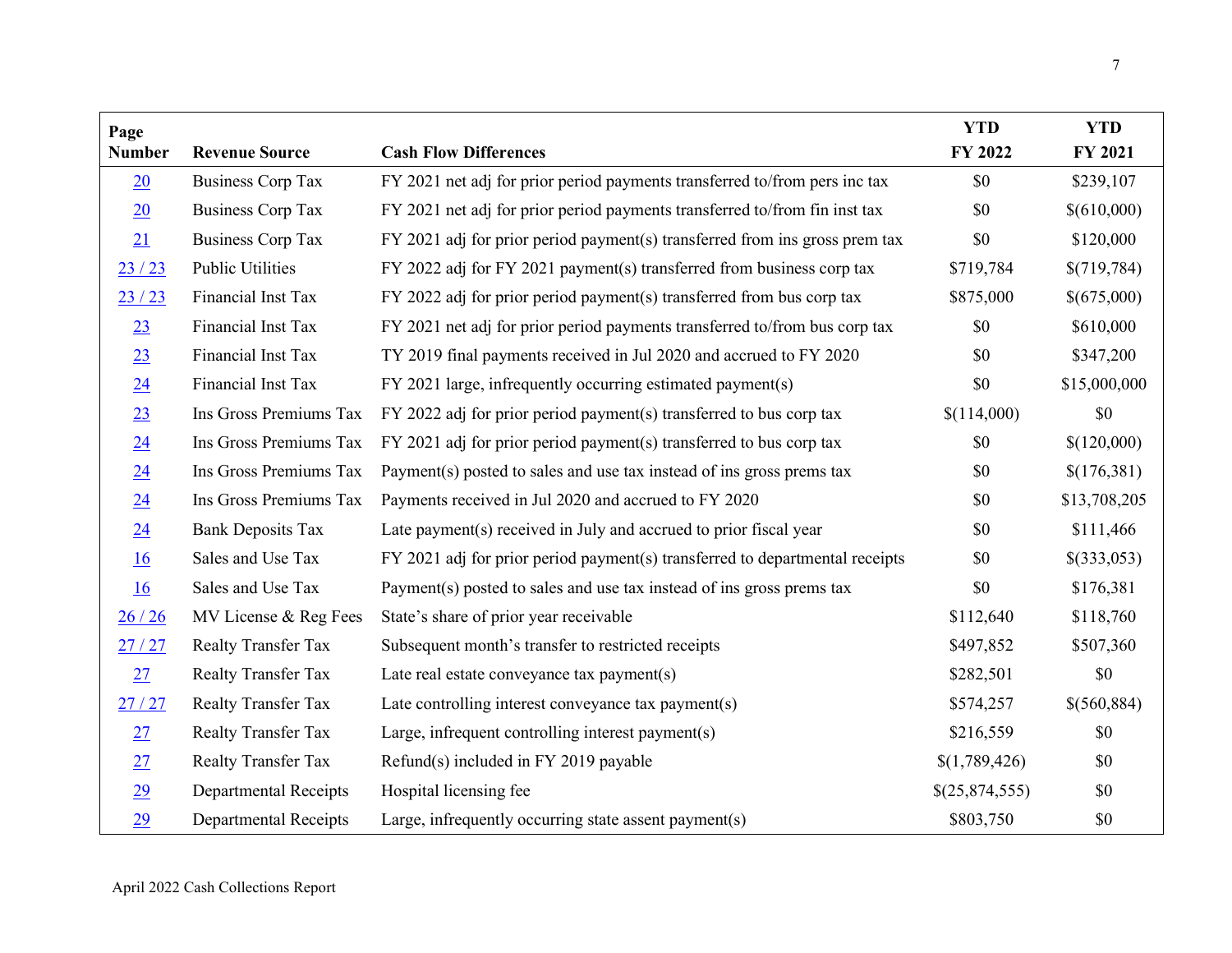| Page          |                              |                                                                            | YTD            | <b>YTD</b>     |
|---------------|------------------------------|----------------------------------------------------------------------------|----------------|----------------|
| <b>Number</b> | <b>Revenue Source</b>        | <b>Cash Flow Differences</b>                                               | <b>FY 2022</b> | <b>FY 2021</b> |
| 29            | <b>Departmental Receipts</b> | FY 2021 adj for prior period payment(s) transferred from sales and use tax | \$0            | \$333,053      |
| 33            | <b>Other Miscellaneous</b>   | Transfer from RI Highway Maintenance Account                               | \$3,592,673    | \$0            |
| 34/34         | Lottery Transfer             | Payment of prior fiscal year revenues in October                           | \$3,358,186    | \$2,863,337    |

# *Month of April:*

The following table displays the differences in cash flows for April 2022 and April 2021:

| Page<br><b>Number</b> | <b>Revenue Source</b>      | <b>Cash Flow Differences</b>                                                | April 2022  | April 2021  |
|-----------------------|----------------------------|-----------------------------------------------------------------------------|-------------|-------------|
| <u>16</u>             | Personal Income Tax        | Apr 2022 adj for prior period payments transferred from bus corp tax        | \$577,151   | \$0         |
| <u>16</u>             | Personal Income Tax        | Apr 2021 adj for prior period payments transferred to bus corp tax          | \$0         | \$(1,000)   |
| 16                    | Personal Income Tax        | Payment(s) posted to personal income tax instead of bus corp tax            | \$0         | \$105,500   |
| 21                    | <b>Business Corp Tax</b>   | Apr 2022 adj for prior period payments transferred to pers inc tax          | \$(577,151) | \$0         |
| 21                    | <b>Business Corp Tax</b>   | Apr 2022 adj for prior period payments transferred to fin inst tax          | \$(100,000) | \$0         |
| 21                    | <b>Business Corp Tax</b>   | Apr 2022 adj for prior period payments transferred from ins gross prems tax | \$157,000   | \$0         |
| 21                    | Business Corp Tax          | Apr 2021 adj for prior period payments transferred from pers inc tax        | \$0         | \$1,000     |
| 21                    | <b>Business Corp Tax</b>   | Payment(s) posted to personal income tax instead of bus corp tax            | \$0         | \$(105,500) |
| 22                    | <b>Business Corp Tax</b>   | Payment(s) posted to bus corp tax instead of fin inst tax                   | \$0         | \$250,000   |
| 24                    | Financial Inst Tax         | Apr 2022 adj for prior period payments transferred from bus corp tax        | \$100,000   | \$0         |
| 25                    | Financial Inst Tax         | Payment(s) posted to bus corp tax instead of fin inst tax                   | \$0         | \$(250,000) |
| 25                    | Ins Gross Premiums Tax     | Apr 2022 adj for prior period payments transferred to bus corp tax          | \$(157,000) | \$0         |
| 17                    | Sales and Use Tax          | Apr 2021 adj for payment(s) transferred from meals and beverages tax        | \$0         | \$133,798   |
| 28/28                 | <b>Realty Transfer Tax</b> | Net transfer to restricted receipts                                         | \$27,036    | \$185,382   |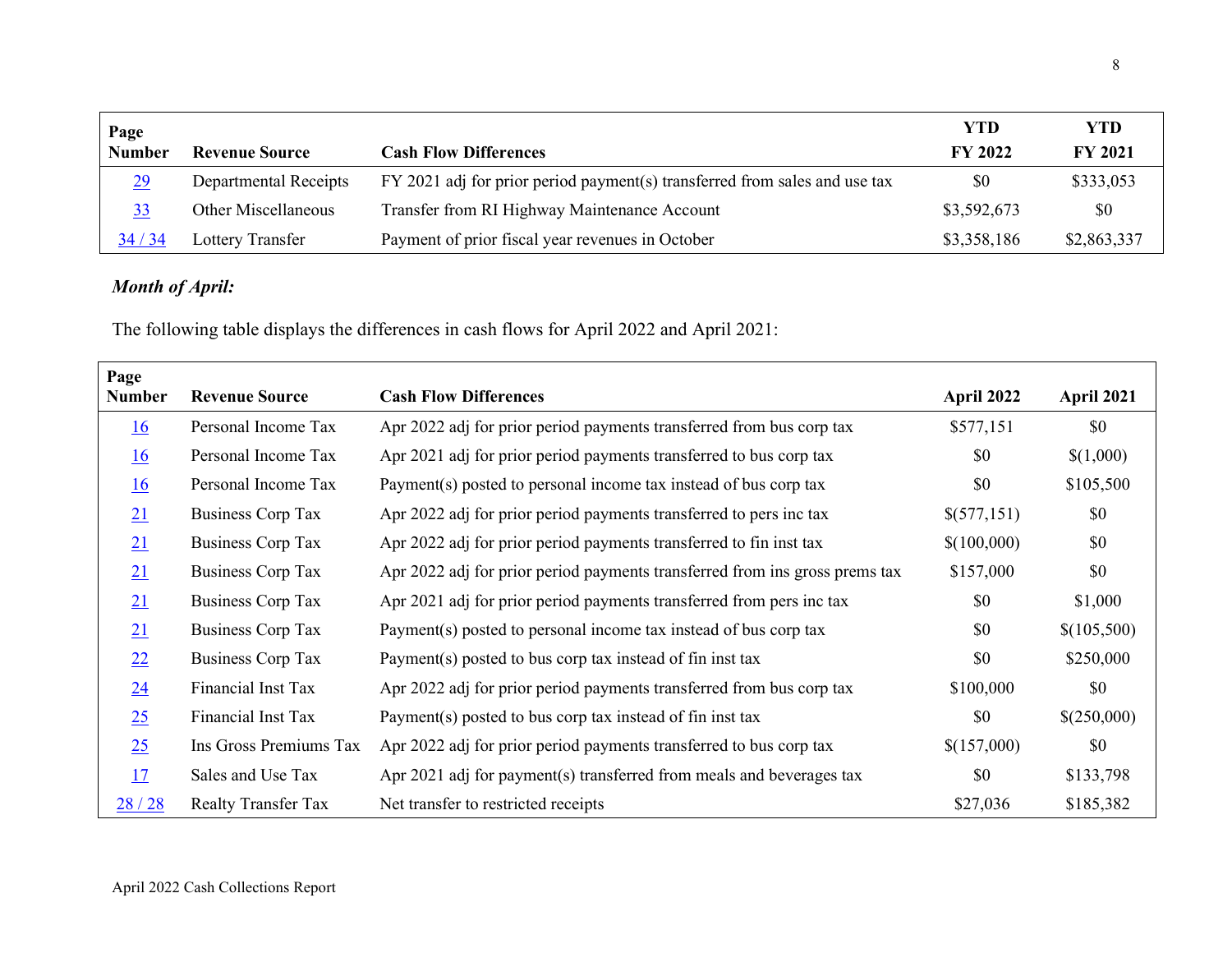| Page          |                            |                                                                                |               |             |
|---------------|----------------------------|--------------------------------------------------------------------------------|---------------|-------------|
| <b>Number</b> | <b>Revenue Source</b>      | <b>Cash Flow Differences</b>                                                   | April 2022    | April 2021  |
| 28            | <b>Realty Transfer Tax</b> | $Refund(s)$ included in FY 2019 payable                                        | \$(1,789,426) | \$0         |
|               | Departmental Receipts      | Hospital licensing fee                                                         | \$(788,693)   | \$0         |
| 31            | Departmental Receipts      | Apr adjustments for prior period payment(s) transferred to restricted receipts | \$0           | \$(247,005) |
| <u>33</u>     | Other Miscellaneous        | Transfer from RI Highway Maintenance Account                                   | \$721,724     | \$0         |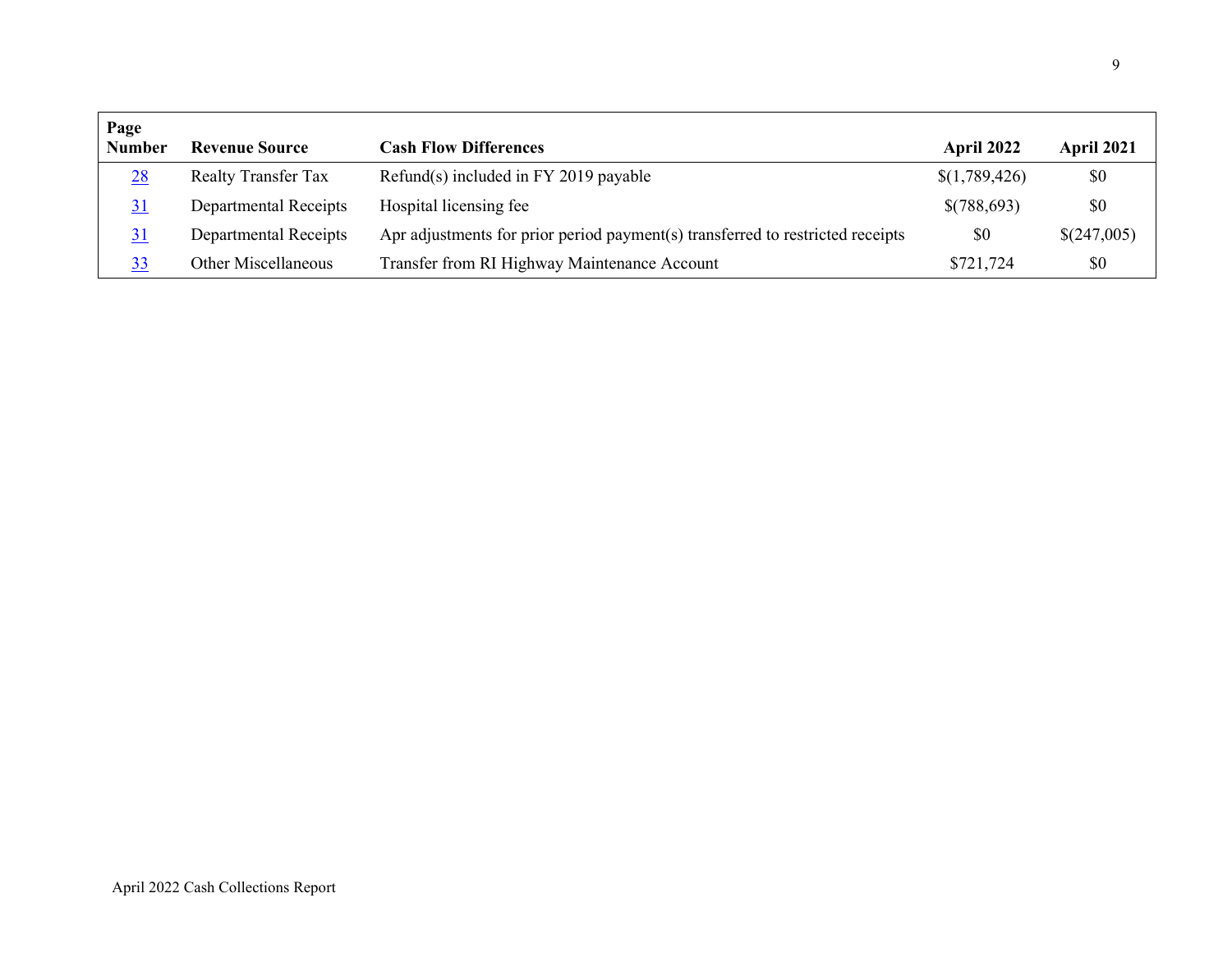#### **Impact on General Revenue Cash Collections from the COVID-19 Pandemic**

Due to the COVID-19 pandemic, on March 20, 2020, the Division of Taxation, in conjunction with announcements made by the United States Treasury and Governor Gina M. Raimondo, postponed the return filing and final and estimated payment due date from April 15, 2020 and June 15, 2020 to July 15, 2020 for personal income tax and certain business taxes. For the affected tax types, the change in the filing date provided taxpayers three additional months to file TY 2019 returns and pay balances due, with no penalties or interest accrued on these balances if paid on or before July 15, 2020. The Department of Revenue has provided information on the amount of cash receipts that were received in July 2020 due to this extension in the cash flow differences table by payment and tax type.

On March 19, 2021, the Division of Taxation, in conjunction with announcements made by the United States Treasury and Governor Daniel J. McKee, postponed the return filing and final payment due date for personal income tax from April 15, 2021 to May 17, 2021. The change in the filing date provided taxpayers an additional month to file TY 2020 returns and pay balances due, and no penalties or interest would accrue on these balances if paid on or before May 17, 2021. Personal income tax estimated payments for TY 2021 were not affected by this change.

## *COVID-19 Pandemic Control Measures That Impacted Sales and Use Tax and the Lottery Transfer in FY 2021 through April*

- June 1, 2020: Indoor dining was allowed at 50% of capacity.
- June 30, 2020: Phase 3 of Reopening RI was put in place by Governor Raimondo. Indoor dining was increased to 66% of capacity and larger crowd sizes were permitted at indoor and outdoor venues.
- July 2020: Major League Soccer (MLS), Major League Baseball (MLB), and the National Basketball Association (NBA) started either a shortened season or a championship tournament.
- July 29, 2020: The number of people who could attend catered events was reduced to 50 for indoor events and 100 for outdoor events, and the size of informal gatherings was capped at 15 people.
- August 1, 2020: The National Hockey League (NHL) resumed play in a playoff tournament format.
- August 8, 2020: Bars, including those inside of restaurants, were required to close by 11:00 PM.
- October 28, 2020: Informal gatherings were capped at 10 people.
- November 8, 2020: Indoor dining service was required to end by 10:00 PM on weeknights and 10:30 PM on weekends.
- November 19 November 30, 2020: Central Falls closed all restaurants to indoor/outdoor dining.
- November 30 December 20, 2020: Dine-in capacity at restaurants was reduced to 33%; retail capacity was reduced to one customer per 150 square feet of retail space; and recreational venues, gyms, bars, bar areas in restaurants and the Twin River and Tiverton Casino Hotels were closed. The number of people who could attend catered events was reduced to 25 for indoor events and 75 for outdoor events.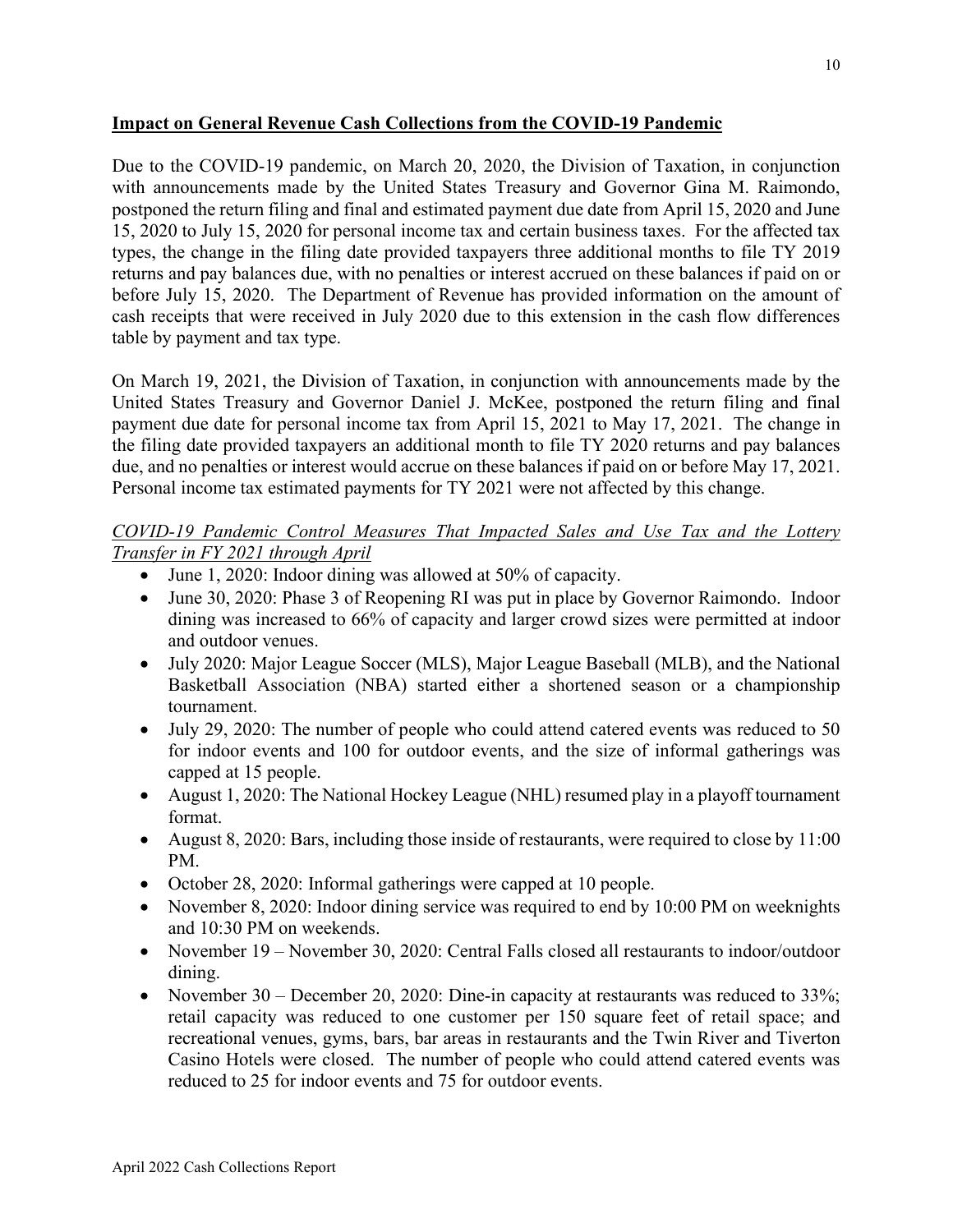- December 21, 2020: Gyms, sports facilities, and indoor recreational venues could reopen with a capacity limit of one person per 150 square feet of space. Restaurants could increase indoor dining to 50% capacity, though bars remained closed. The number of people who could attend catered events was further reduced to 15 for indoor events and 50 for outdoor events.
- January 29, 2021: Early closure requirements imposed on bars and restaurants were eliminated.
- February 5, 2021: The number of people who could attend catered events was increased to 30 for indoor events and maintained at 50 for outdoor events. All catered events were required to have pre-event testing for attendees, as well as a designated COVID-19 safety officer. Capacity for gyms, sporting facilities and indoor recreation was increased to one person per 125 square feet of space.
- February 12, 2021: Bar areas reopened, with a maximum of four people per party and 6 feet of spacing between parties, or 3 feet of spacing between parties with barriers. Guests were limited to 90-minute reservations and bars had to close by 11:00 PM.
- March 5, 2021: Restaurant capacity increased from 50% to 66%, and gym and fitness center capacity increased to one person per 100 square feet of space.
- March 12, 2021: Reopening guidance clarified that restaurant capacity at 66% must still maintain six feet of distance between tables. Bar areas were allowed to remain open until 12:00 AM if customers had been seated and ordered food by 11:00 PM. Outdoor retail, including farmers markets and other agricultural retail, could reopen without capacity restrictions.
- March 19, 2021: Restaurant capacity increased from 66% to 75% and the number of people who could attend catered events was increased to 75% capacity, up to 100 people indoors and 200 people outdoors. Retail, gym, and fitness center capacity increased to one person per 50 square feet of space and big box stores increased to one person per 100 square feet of space.

## **Historic Structures Tax Credit Reimbursements:**

The breakdown of the reimbursement of redeemed Historic Structures Tax Credits (HSTCs) by tax type is shown in the table below: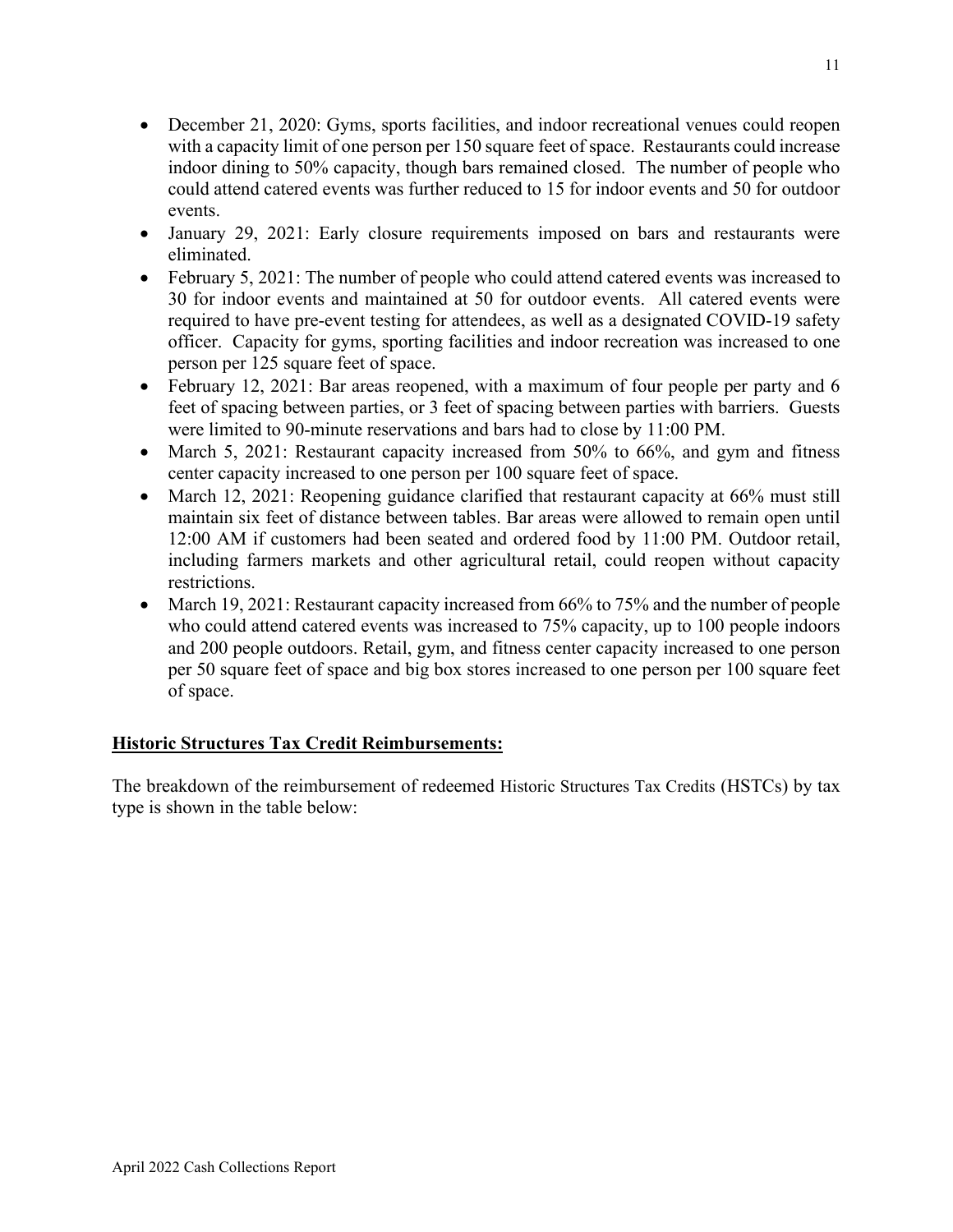| <b>Historic Structures Tax Credit Reimbursements</b> |                |                     |               |                  |              |               |  |  |
|------------------------------------------------------|----------------|---------------------|---------------|------------------|--------------|---------------|--|--|
|                                                      |                | <b>Year-to-Date</b> |               | <b>Monthly</b>   |              |               |  |  |
|                                                      |                |                     | $\frac{0}{0}$ |                  |              | $\frac{0}{0}$ |  |  |
| <b>Tax Type</b>                                      | <b>FY 2022</b> | <b>FY 2021</b>      | Change        | April 2022       | April 2021   | Change        |  |  |
| Personal Income                                      | \$911,464      | \$8,789,791         | $-89.6\%$     | \$6,862          | 30,487<br>\$ | $-77.5%$      |  |  |
| <b>Business Corporation</b>                          | $\theta$       | $\theta$            |               | $\boldsymbol{0}$ | $\mathbf{0}$ |               |  |  |
| <b>Financial Institutions</b>                        | $\theta$       | $\Omega$            |               | $\overline{0}$   | $\mathbf{0}$ |               |  |  |
| Insurance/Non-HMOs                                   | $\Omega$       | 1,280,000           | $-100.0%$     | $\boldsymbol{0}$ | 1,280,000    | $-100.0\%$    |  |  |
| Insurance/HMOs                                       | $\overline{0}$ | 2,882,056           | $-100.0%$     | $\mathbf{0}$     | 653,690      | $-100.0%$     |  |  |
| Non-Profit Refund                                    | $\theta$       | 197,050             | $-100.0\%$    | $\theta$         | $\Omega$     |               |  |  |
| <b>Total</b>                                         | \$911,464      | \$13,148,897        | $-93.1%$      | \$6,862          | \$1,964,177  | $-99.7%$      |  |  |

#### **Personal Income Tax Cash Collections by Component**

The table below is based on data provided by the Division of Taxation and breaks down personal income tax cash collections by component on a fiscal year-to-date basis. It should be noted that differences may exist between the figures reported by the Division of Taxation and those reported by the Controller due to timing differences in the posting of receipts. Please see the cash flow differences section below for information on cash flow anomalies between year-to-date FY 2022 and year-to-date FY 2021.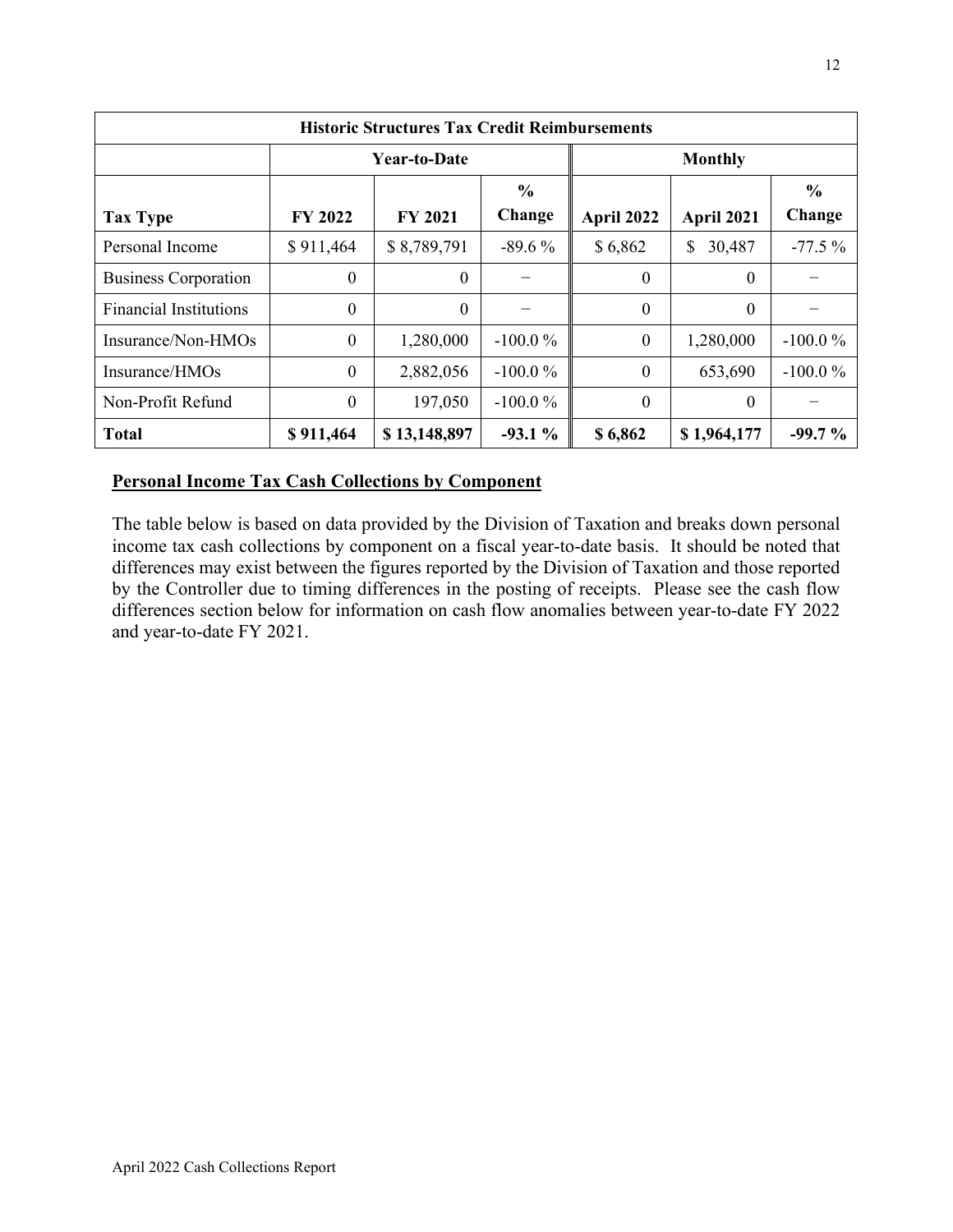*Fiscal Year-to-Date through April:* 

| Component                                | <b>FY 2022</b>  | $FY$ 2021 $\land$ | <b>Difference</b> | % Change |
|------------------------------------------|-----------------|-------------------|-------------------|----------|
| <b>Estimated Payments</b> $*$            | \$235,684,077   | \$238,034,143     | \$ (2,350,066)    | $-1.0\%$ |
| Final Payments $\dagger$ : $\dagger$ : * | 415,933,648     | 291,762,891       | 124, 170, 756     | $42.6\%$ |
| Refunds/Adjustments $\vee$               | (326, 824, 824) | (306, 290, 146)   | (20, 534, 678)    | $6.7\%$  |
| Withholding Tax Payments                 | 1,207,783,624   | 1,101,830,272     | 105,953,353       | $9.6\%$  |

 $\hat{\ }$  The TY 2019 filing-and-payment deadline for income tax for individuals and most businesses was postponed from April 15, 2020 and June 15, 2020 to July 15, 2020. The TY 2020 filing-and-payment deadline for income tax for individuals was postponed from April 15, 2021 to May 17, 2021.

⁑ FY 2021 estimated payments include \$28,981,628 of TY 2020 payments received in July 2020 and accrued back to FY 2020. Net of these cash receipts, the FY 2022 growth rate in estimated payments cash collections is 12.7%.

- † Final payments in FY 2022 year-to-date do not include \$160,149,361 in pass-through entity payments that were deposited as business corporation tax. This amount is expected to be transferred to personal income tax in June 2022. FY 2021 year-to-date does not include \$90,384,181 in pass-through entity payments that were deposited as business corporation tax in August – April 2021 and transferred in June 2021.
- ‡ FY 2021 final payments include \$144,591,447 of TY 2019 payments received in July 2020 and accrued back to FY 2020. It should be noted that this figure does not include \$5.8 million of pass-through entity personal income tax payments that were recorded under the business corporation tax in July 2020 and included in the FY 2020 personal income tax final payments receivable of \$150.4 million. Net of these cash receipts, the FY 2022 growth rate in final payments cash collections is 182.6%.
- \* Includes HSTC reimbursements of \$911,464 in FY 2022 YTD and \$8,789,791 in FY 2021 YTD.

 $\vee$  FY 2021 refunds and adjustments include \$(19,311,346) of TY 2019 refunds paid in July 2020 and accrued back to FY 2020. Net of these refunds, the FY 2022 growth rate in refunds and adjustments cash collections is 13.9%.

For the FY 2022 through April period 55,368 income tax refunds were paid for TY 2020 at an average of \$1,212.85 and 374,105 income tax refunds were paid for TY 2021 at an average of \$638.88. For the same period in the prior year, 88,318 income tax refunds were paid for TY 2019 at an average of \$966.76 and 313,589 income tax refunds were paid for TY 2020 at an average of \$636.01.

## *Intra-Fiscal Year Transfers*

FY 2022

 Personal income tax final payments do not include \$724,754 in payment(s) mis-deposited as business corporation tax in FY 2022 year-to-date and personal income tax estimated payments include \$295,092 in payment(s) mis-deposited as personal income tax in FY 2022 year-to-date. These amounts were transferred between personal income tax and business corporation tax in FY 2022 year-to-date and are included in personal income tax refunds and adjustments as a net \$429,662.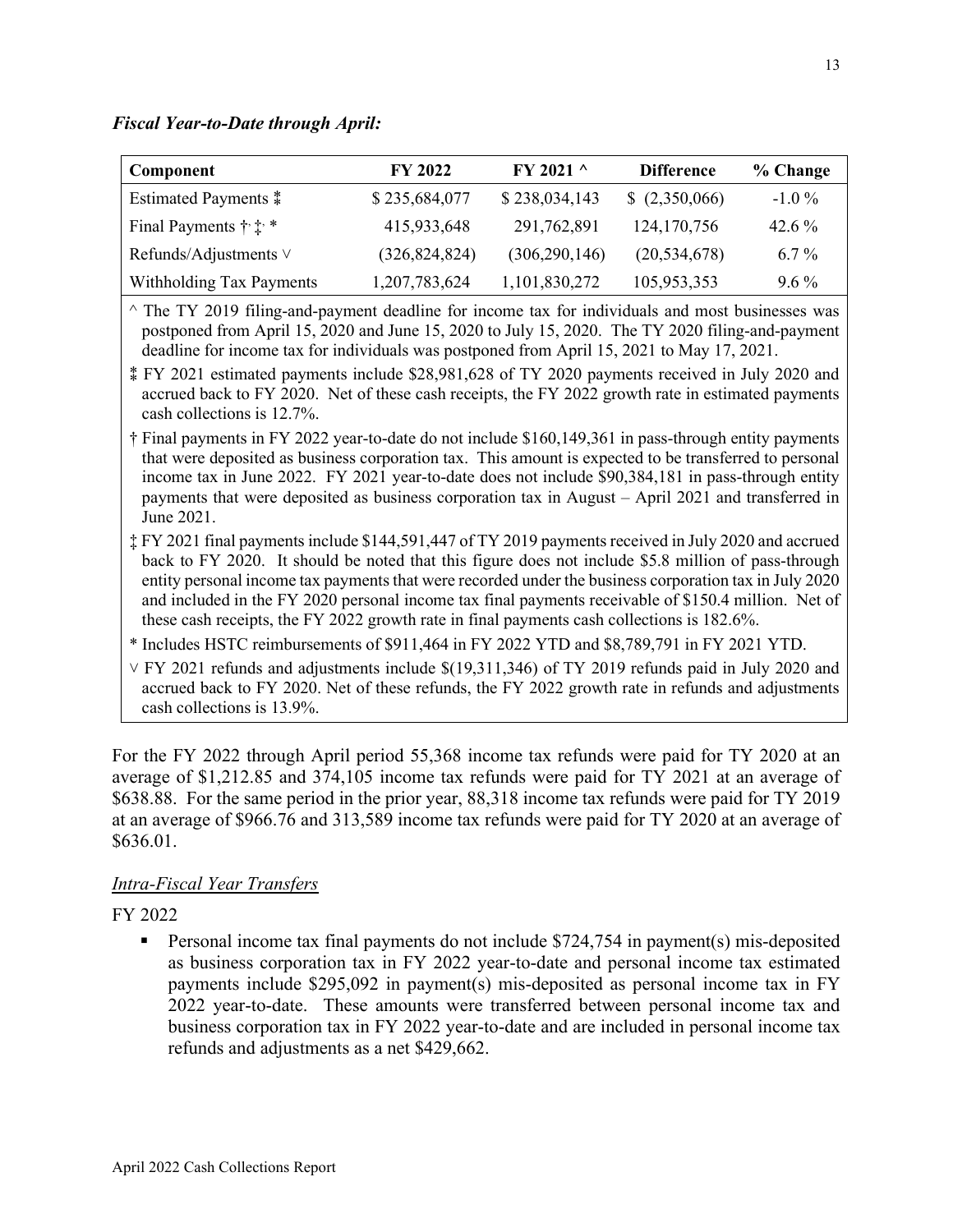#### <span id="page-13-0"></span>FY 2021

**Personal income tax final payments do not include \$779,061 in net payment(s) deposited** as business corporation tax in FY 2021 year-to-date and personal income tax estimated payments include \$2.7 million in net payment(s) deposited as personal income tax instead of business corporation tax in FY 2021 year-to-date. These amounts were transferred between personal income tax and business corporation tax in FY 2021 year-to-date and are included in personal income tax refunds and adjustments as \$(1.9 million).

## *Cash Flow Differences:*

## <span id="page-13-5"></span>FY 2022

- <span id="page-13-1"></span> $\triangleright$  Personal income tax cash collections include \$628,819 for net transfers between personal income tax and business corporation tax for payments received in prior periods as noted below:
	- o \$682,500 for payment(s) received in July 2019 and transferred from business corporation tax in July 2021;
	- o \$(85,500) for payment(s) received in FY 2021 and transferred to business corporation tax in October 2021;
	- o \$(100,621) for payment(s) received in FY 2021 and transferred to business corporation tax in December 2021; and
	- o \$132,440 for payment(s) received in FY 2021 and transferred to business corporation tax in March 2022.
- $\triangleright$  Personal income tax withholding payments include \$4,371,139 of large, infrequently occurring payment(s) received in September 2021.

<span id="page-13-2"></span>FY 2021

- <span id="page-13-4"></span><span id="page-13-3"></span> $\triangleright$  Year-to-date FY 2021 personal income tax cash collections do not include net payments of \$85,500 that were incorrectly paid to business corporation tax instead of personal income tax in FY 2021 year-to-date and were adjusted for in FY 2022 as listed below:
	- o \$120,000 was not included in July 2020 personal income tax cash collections but was transferred from business corporation tax to personal income tax in October 2021;
	- $\circ$  \$100,000 was included in March 2021 personal income tax cash collections but was transferred to business corporation tax from personal income tax in October 2021; and
	- o \$105,500 was included in April 2021 personal income tax cash collections but was transferred to business corporation tax from personal income tax in October 2021.
- $\triangleright$  Personal income tax estimated payments include \$28,981,628 of TY 2020 estimated payments received in July 2020 and accrued back to FY 2020.
- $\triangleright$  Personal income tax final payments include \$150,386,810 of TY 2019 final payments received in July 2020 and accrued back to FY 2020. Included in this receivable is \$5.8 million of pass-through entity personal income tax payments that were recorded under the business corporation tax in July 2020.
- $\triangleright$  Personal income tax refunds and adjustments include \$(19,311,346) of TY 2019 refunds paid in July 2020 and accrued back to FY 2020.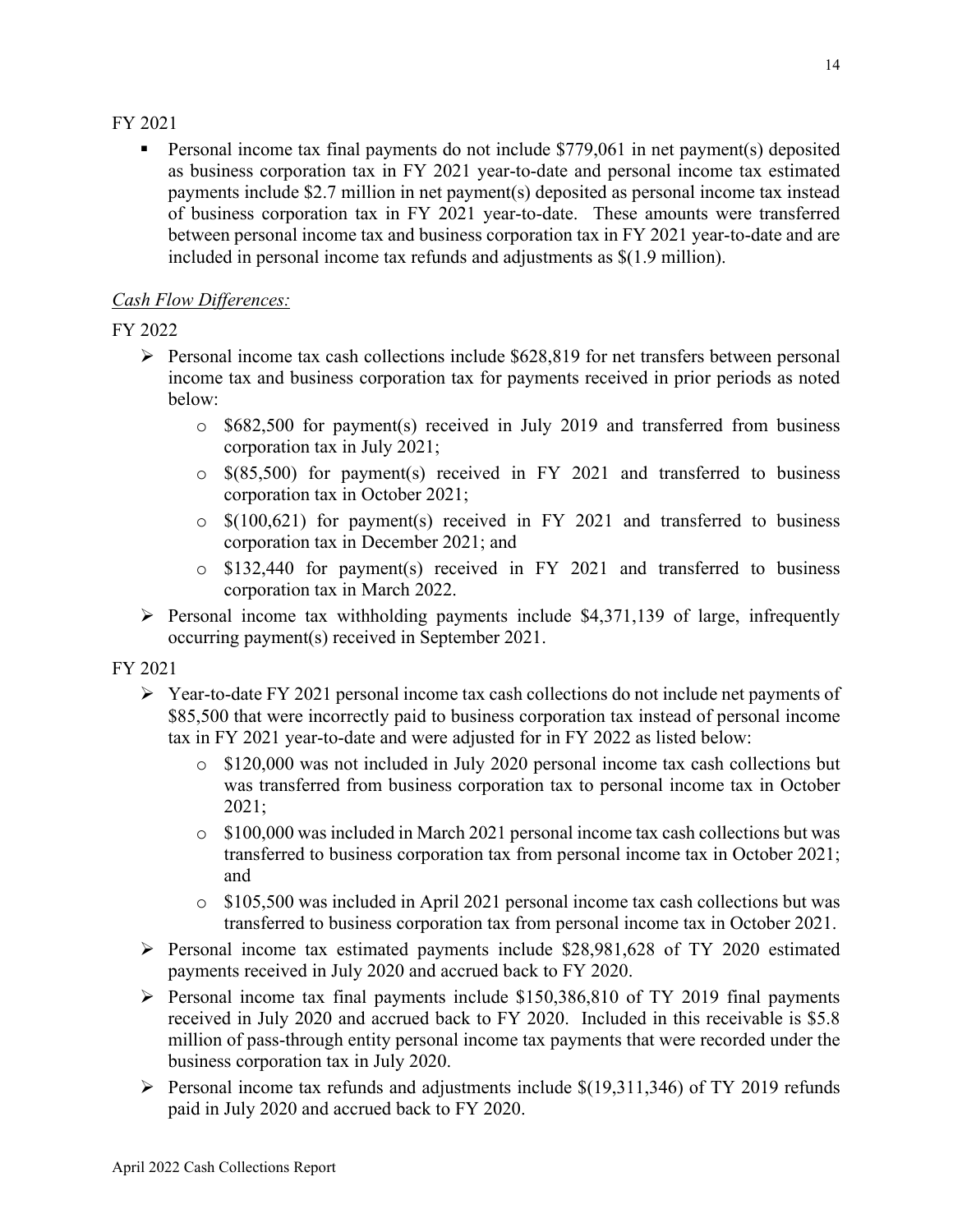- <span id="page-14-1"></span><span id="page-14-0"></span>Personal income tax refunds and adjustments cash collections include  $\S(239,107)$  for net transfer(s) between personal income tax and business corporation tax for payment(s) received in prior periods as listed below:
	- o \$324,288 for July 2020 transfer(s) from business corporation tax for payment(s) received in August 2012;
	- o \$890,700 for September 2020 net transfer(s) from business corporation tax for payment(s) received in FY 2018 – FY 2020, which included a transfer of \$(359,000) of payments made to personal income tax final payments instead of business corporation tax;
	- o \$195,000 for October 2020 net transfer(s) from business corporation tax for payment(s) received in January 2020;
	- o \$1.3 million for November 2020 net transfer(s) from business corporation tax for payment(s) received in FY 2020;
	- o \$(300,000) for January 2021 net transfers to business corporation tax for payments received in April 2020 and June 2020;
	- o \$(948,500) for February 2021 net transfer(s) to business corporation tax for payment(s) received in prior periods; and
	- $\circ$  \$(1.7 million) for March 2021 net transfer(s) to business corporation tax for payment(s) received in prior periods.
- $\triangleright$  Personal income tax withholding payments include \$7,225,890 of large, infrequently occurring payment(s) received in September 2020.

| Component                 | April 2022   | April 2021   | <b>Difference</b> | % Change  |
|---------------------------|--------------|--------------|-------------------|-----------|
| <b>Estimated Payments</b> | \$41,952,851 | \$38,401,866 | \$3,550,985       | $9.2\%$   |
| Final Payments * †        | 316,000,323  | 55,402,597   | 260,597,726       | $470.4\%$ |
| Refunds/Adjustments       | (92,700,069) | (78,819,370) | (13,880,699)      | $17.6\%$  |
| Withholding Tax Payments  | 112,913,670  | 115,009,112  | (2,095,442)       | $-1.8\%$  |
|                           |              |              |                   |           |

## *Month of April:*

\* Includes HSTC reimbursements of \$6,862 in April 2022 and \$30,487 in April 2021.

† Final payments in April 2022 do not include \$21,561,477 in pass-through entity payments that were deposited as business corporation tax. This amount is expected to be transferred to personal income tax in June 2022. April 2021 final payments do not include \$7,388,427 in pass-through entity payments that were deposited as business corporation tax and transferred in June 2021.

For the April 2022 period, 148,886 income tax refunds were paid for TY 2021 at an average of \$587.81. For the same period in the prior year, 113,323 income tax refunds were paid for TY 2020 at an average of \$624.82.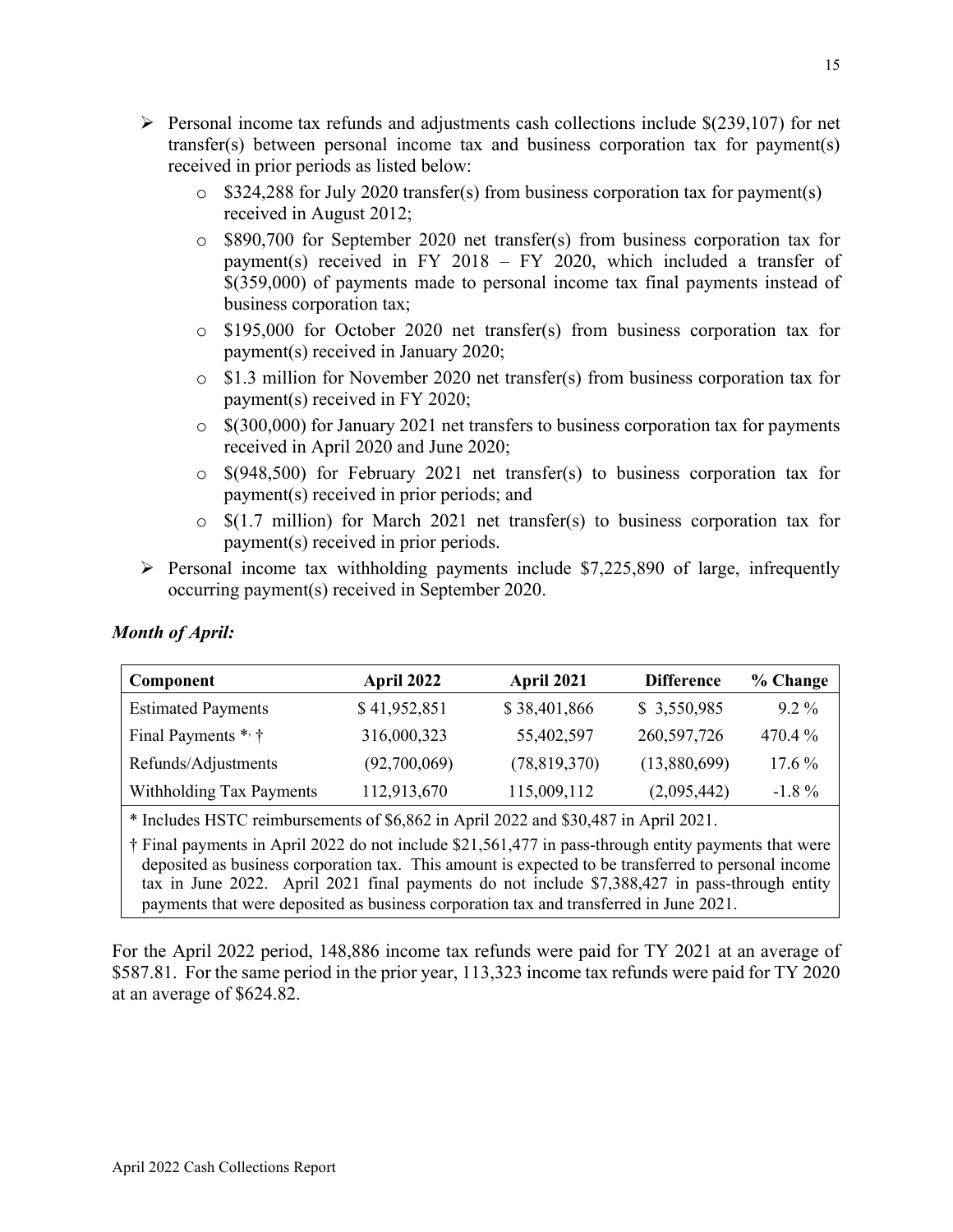#### <span id="page-15-4"></span><span id="page-15-3"></span><span id="page-15-2"></span>*Cash Flow Differences:*

### April 2022

 $\triangleright$  Refunds and adjustments include \$577,151 for transfer(s) from business corporation tax to personal income tax for payment(s) received in March 2022.

### April 2021

- $\triangleright$  Refunds and adjustments include \$(1,000) for net transfer(s) between business corporation tax and personal income tax for payment(s) received in March 2021.
- $\triangleright$  Personal income tax estimated payments include payment(s) of \$105,500 that were incorrectly paid to personal income tax in April 2021 instead of business corporation tax. These payments were transferred between personal income tax and business corporation tax in FY 2022 year-to-date.

#### **Sales and Use Tax Cash Collections by Component**

The table below is based on data provided by the Division of Taxation and breaks down sales and use tax cash collections by component on a fiscal year-to-date basis. It should be noted that differences may exist between the figures reported by the Division of Taxation and those reported by the Controller due to timing differences in the posting of receipts.

#### <span id="page-15-0"></span>*Fiscal Year-to-Date through April:*

<span id="page-15-1"></span>

| Component                        | FY 2022         | FY 2021       | <b>Difference</b> | % Change |
|----------------------------------|-----------------|---------------|-------------------|----------|
| Net Taxation                     | \$1,107,425,316 | \$973,180,548 | \$134,244,768     | 13.8 %   |
| Meal and Beverage (M&B)          | 196,259,900     | 143,097,948   | 53, 161, 952      | 37.2 %   |
| <b>Total Non-MV Less M&amp;B</b> | 911,165,416     | \$830,082,600 | \$81,082,816      | $9.8\%$  |
| Motor Vehicle Use Tax Receipts   | 127,525,460     | \$122,004,972 | 5,520,488         | $4.5\%$  |

## *Cash Flow Differences:*

FY 2021

- $\triangleright$  FY 2021 sales and use tax cash collections include \$(333,053) for transfer(s) to the compassion center surcharge in departmental receipts licenses and fees for payment(s) received in FY 2020.
- $\triangleright$  Cash collections for sales and use tax for year-to-date FY 2021 include payment(s) of \$176,381 that were incorrectly paid to sales and use tax in December 2020 and transferred to insurance gross premiums tax in May 2021.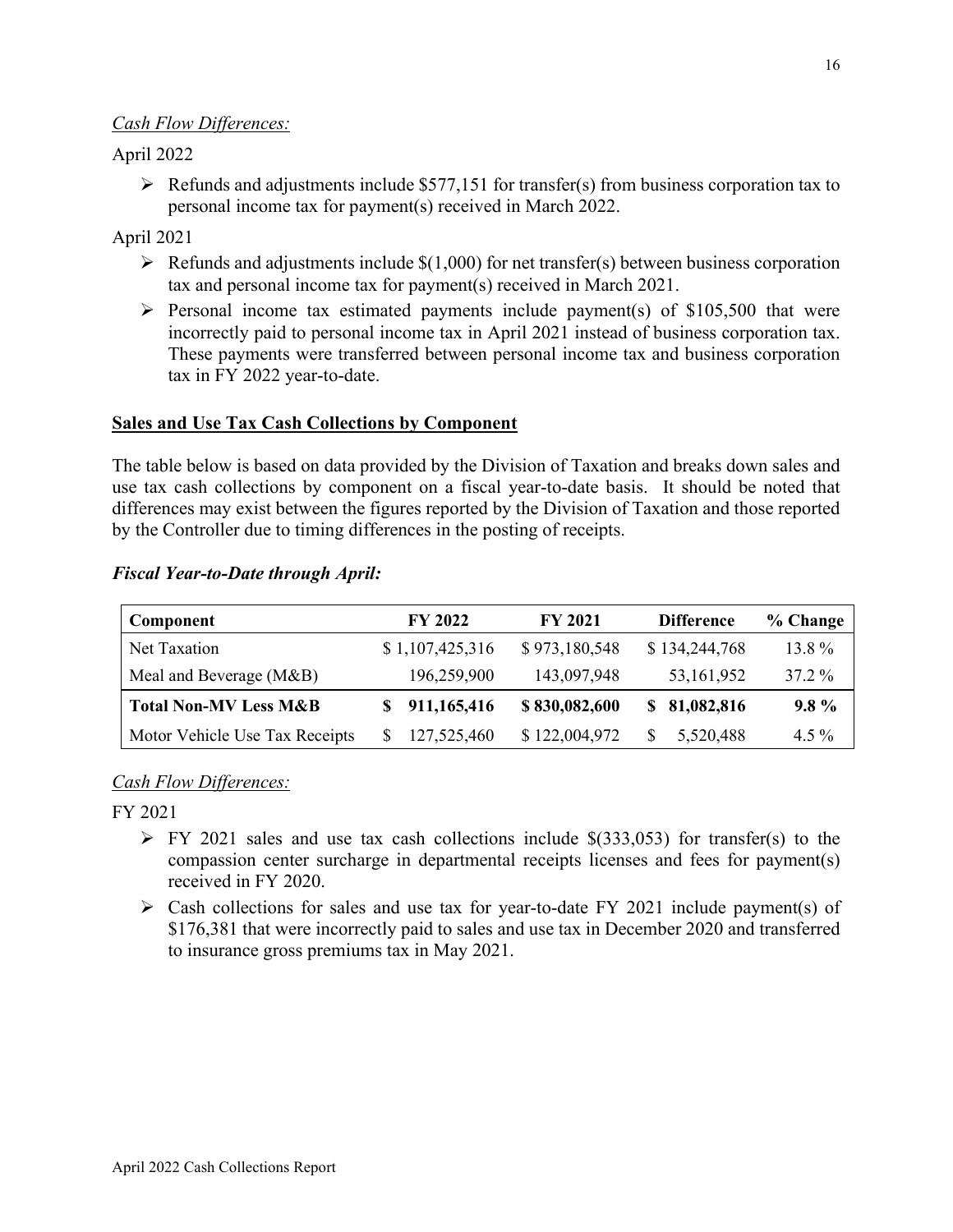### <span id="page-16-0"></span>*Month of April:*

| Component                        | April 2022    | April 2021    | <b>Difference</b> | % Change |
|----------------------------------|---------------|---------------|-------------------|----------|
| Net Taxation                     | \$111,334,721 | \$109,169,471 | \$2,165,250       | $2.0\%$  |
| Meals and Beverage (M&B)         | 18,755,708    | 14,518,085    | 4,237,623         | 29.2 %   |
| <b>Total Non-MV Less M&amp;B</b> | \$92,579,013  | \$94,651,386  | \$(2,072,373)     | $-2.2\%$ |
| Motor Vehicle Use Tax Receipts   | 14,882,369    | 15,750,257    | (867, 889)        | $-5.5\%$ |

#### *Cash Flow Differences:*

#### April 2021

 $\triangleright$  Net Taxation cash collections include transfer(s) of \$133,798 from meals and beverage tax for payment(s) received in September 2020.

#### **Business Corporation Tax Cash Collections by Component:**

Businesses with Rhode Island tax liabilities make estimated payments equal to 25% of their expected tax year liabilities by the 15<sup>th</sup> day of the fourth, sixth, ninth, and twelfth months of their tax year. For calendar tax year corporations, this equates to April, June, September, and December.

The table below is based on data provided by the Division of Taxation and breaks down business corporation tax cash collections by component on a fiscal year-to-date basis. It should be noted that differences may exist between the figures reported by the Division of Taxation and those reported by the Controller due to timing differences in the posting of receipts. Please see the cash flow differences section below for information on cash flow anomalies between year-to-date FY 2022 and year-to-date FY 2021.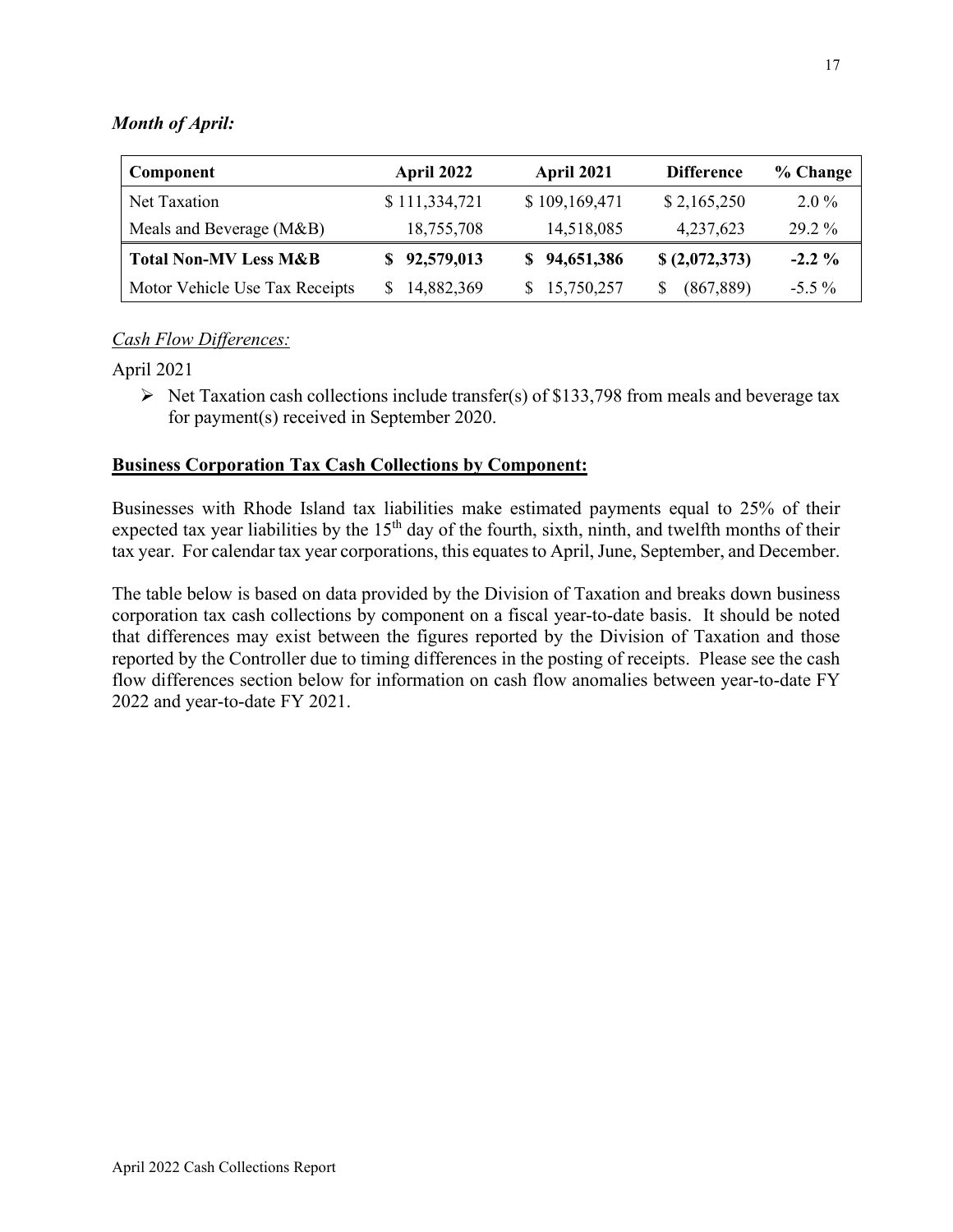#### *Fiscal Year-to-Date through April:*

| Component                                 | <b>FY 2022</b> | <b>FY 2021 <math>\S</math></b> | <b>Difference</b> | % Change |
|-------------------------------------------|----------------|--------------------------------|-------------------|----------|
| Estimated Payments $\dagger$ : $\ddagger$ | \$248,750,873  | \$197,266,802                  | \$51,484,071      | $26.1\%$ |
| Final Payments $\dagger$ :                | 170,487,983    | 112,347,596                    | 58,140,386        | 51.8%    |
| Refunds/Adjustments $\wedge$              | (32, 242, 608) | (26,507,152)                   | (5,735,456)       | $21.6\%$ |

§ The TY 2019 filing-and-payment deadline for income tax for individuals and most businesses was postponed from April 15, 2020 and June 15, 2020 to July 15, 2020.

† FY 2022 includes \$103,567,362 of estimated payments and \$56,581,999 of final payments received from pass-through entities to cover the personal income taxes of shareholders. FY 2021 includes \$78,315,786 of estimated payments and \$17,862,948 of final payments received from pass-through entities to cover the personal income taxes of shareholders.

‡ FY 2021 final payments include \$15,679,486 of TY 2019 payments received in July 2020 and accrued back to FY 2020. Net of these cash receipts, the FY 2022 growth rate in final payments cash collections is 76.4%.

 $\sim$  FY 2021 refunds and adjustments include \$(821,536) of TY 2019 refunds paid in July 2020 and accrued back to FY 2020. Net of these refunds, the FY 2022 growth rate in refunds and adjustments cash collections is 25.5%.

#### *Intra-Fiscal Year Transfers*

#### FY 2022

- Business corporation tax final payments include \$724,754 in payment(s) mis-deposited as business corporation tax in FY 2022 year-to-date and business corporation tax estimated payments do not include \$295,092 in payment(s) mis-deposited as personal income tax in FY 2022 year-to-date. This amount was transferred between business corporation tax and personal income tax in FY 2022 year-to-date and is included in business corporation tax refunds and adjustments as a net \$(429,662).
- Business corporation tax final payments include \$6.2 million in payment(s) mis-deposited as business corporation tax in FY 2022 year-to-date. This amount was transferred to financial institutions tax in FY 2022 year-to-date and is included in business corporation tax refunds and adjustments as \$(6.2 million).
- Business corporation tax estimated payments do not include \$157,000 in payment(s) misdeposited as insurance company gross premiums tax in FY 2022 year-to-date. This amount was transferred to business corporation tax in FY 2022 year-to-date and is included in business corporation tax refunds and adjustments as \$157,000.
- Business corporation tax final payments do not include \$268,338 in payment(s) misdeposited as sales and use tax in FY 2022 year-to-date. This amount was transferred to business corporation tax in FY 2022 year-to-date and is included in business corporation tax refunds and adjustments as \$268,338.

<sup>⁑</sup> FY 2021 estimated payments include \$12,357,209 of TY 2020 payments received in July 2020 and accrued back to FY 2020. Net of these cash receipts, the FY 2022 growth rate in estimated payments cash collections is 34.5%.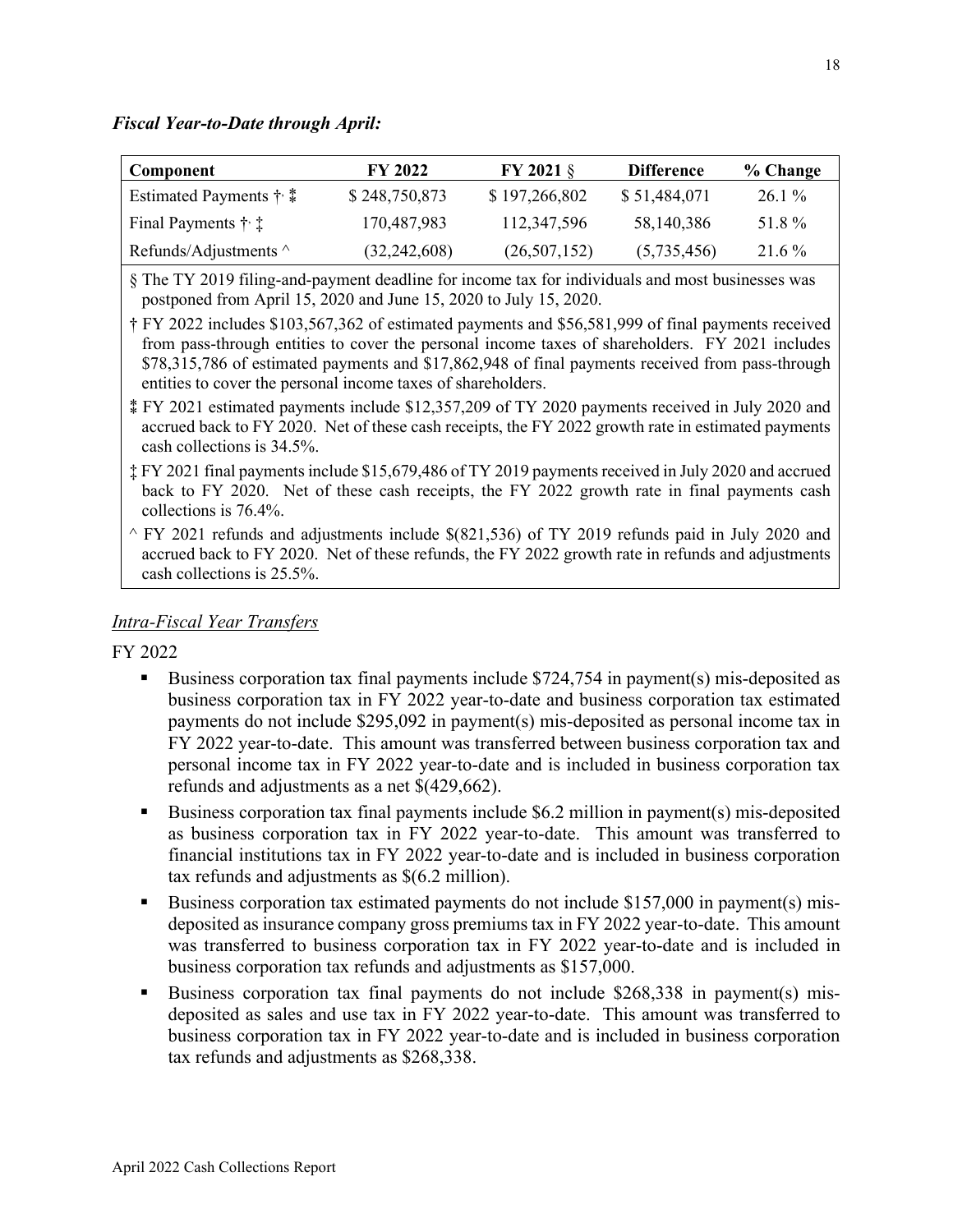#### <span id="page-18-0"></span>FY 2021

Business corporation tax final payments include \$630,061 in net payment(s) mis-deposited as business corporation tax in FY 2021 year-to-date and business corporation tax estimated payments do not include \$2.6 million in net payment(s) incorrectly deposited as personal income tax in FY 2021 year-to-date. These amounts were transferred between personal income tax and business corporation tax in FY 2021 year-to-date and are included in business corporation tax refunds and adjustments as \$1.9 million.

## *Cash Flow Differences:*

## <span id="page-18-1"></span>FY 2022

- $\triangleright$  Business corporation tax cash collections include \$(628,819) for net transfers between business corporation tax and personal income tax for payments received in prior periods as listed below:
	- $\circ$  \$(682,500) for transfer(s) in July 2021 to personal income tax for payment(s) received in July 2019;
	- o \$85,500 for payment(s) received in FY 2021 and transferred in October 2021 from personal income tax;
	- o \$100,621 for payment(s) received in FY 2021 and transferred in December 2021 from personal income tax; and
	- o \$(132,440) for payment(s) received in FY 2021 and transferred in March 2022 to personal income tax.
- <span id="page-18-4"></span><span id="page-18-3"></span><span id="page-18-2"></span> $\triangleright$  Business corporation tax cash collections include \$(875,000) for net transfers between business corporation tax and financial institutions tax for payment(s) received in prior periods as noted below:
	- o \$100,000 for transfer(s) in July 2021 to financial institutions tax for payment(s) received June 2021;
	- o \$425,000 for transfer(s) in October 2021 to financial institutions tax for payment(s) received in September and December 2020; and
	- o \$250,000 for November 2021 transfer(s) to financial institutions tax for payment(s) received in April 2021; and
	- o \$100,000 for April 2022 transfer(s) to financial institutions tax for payment(s) received in FY 2016.
- <span id="page-18-5"></span> $\triangleright$  Business corporation tax estimated payments include \$6,912,764 of large, infrequently occurring payment(s) received in November 2021.
- $\triangleright$  Business corporation tax cash collections include a net transfer of \$114,000 from insurance gross premiums tax for payment(s) received in June 2021.
- $\triangleright$  Refunds and adjustments include \$(719,784) for a net transfer to public utilities gross premiums tax in March 2022 for payments received in FY 2021.

FY 2021

 $\triangleright$  Business corporation tax estimated payments include \$12,357,209 of TY 2020 estimated payments received in July 2020 and accrued back to FY 2020.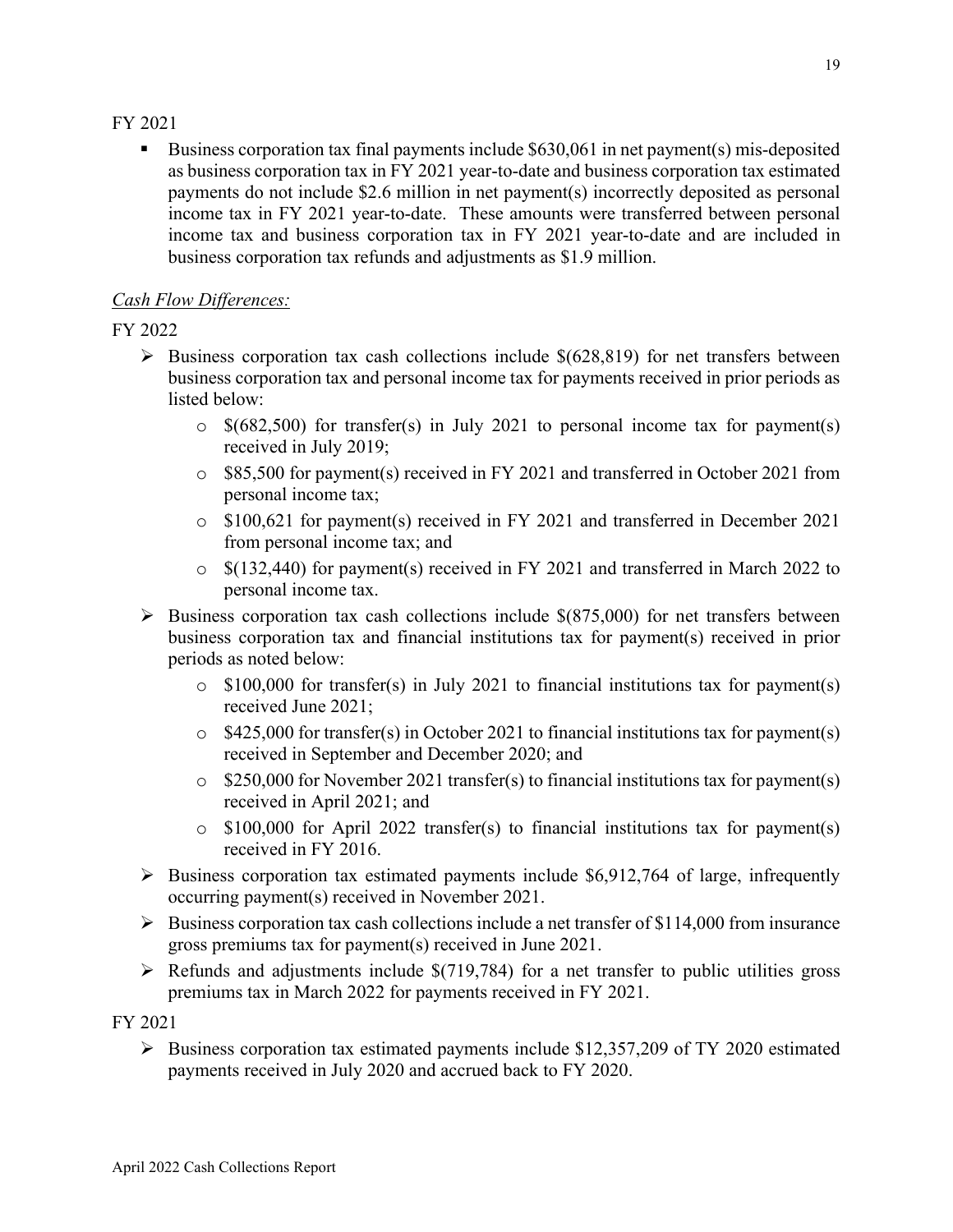- <span id="page-19-4"></span><span id="page-19-3"></span><span id="page-19-2"></span> $\triangleright$  Business corporation tax final payments include \$15,679,486 of TY 2019 final payments received in July 2020 and accrued back to FY 2020.
- $\triangleright$  Business corporation tax refunds and adjustments include \$(821,536) of TY 2019 refunds paid in July 2020 and accrued back to FY 2020.
- <span id="page-19-5"></span> $\triangleright$  Refunds and adjustments include \$239,107 for net transfer(s) between personal income tax and business corporation tax for payment(s) received in prior periods as listed below:
	- $\degree$  \$(324,288) for July 2020 transfer(s) to personal income tax for payment(s) received in August 2012;
	- o \$(890,700) for September 2020 net transfer(s) to personal income tax for payment(s) received in FY 2018 – FY 2020;
	- $\degree$  \$(195,000) for October 2020 net transfer(s) to personal income tax for payment(s) received in January 2020;
	- o \$(1.3 million) for November 2020 net transfer(s) to personal income tax for payments received in FY 2020;
	- o \$300,000 for January 2021 net transfers from personal income tax for payments received in April 2020 and June 2020;
	- o \$948,500 for February 2021 net transfers from personal income tax for payments received in prior periods; and
	- o \$1.7 million for March 2021 net transfers from personal income tax for payments received in prior periods.
- <span id="page-19-1"></span> $\triangleright$  Refunds and adjustments include \$(610,000) for net transfers between business corporation tax and financial institution tax for payments received in prior periods as listed below:
	- $\circ$  \$100,000 for July 2020 transfer(s) from financial institution tax for payment(s) received in March 2018;
	- $\circ$  \$(1,910,000) for October 2020 transfer(s) to financial institution tax for payments received in FY 2019 – FY 2020; and
	- o \$1,200,000 for January 2021 transfer(s) from financial institution tax for payment(s) received in April 2020.
- <span id="page-19-0"></span> Year-to-date FY 2021 business corporation tax cash collections include net payments of \$675,000 that were incorrectly paid to business corporation tax instead of financial institutions tax in prior periods. These payments were transferred between financial institutions tax and business corporation tax in FY 2022 as listed below:
	- o \$425,000 was included in September and December 2020 business corporation tax cash collections but was transferred from business corporation tax to financial institutions tax in October 2021; and
	- o \$250,000 was included in April 2021 business corporation tax cash collections but was transferred from business corporation tax to financial institutions tax in November 2021.
- $\triangleright$  Business corporation tax refunds and adjustments include net payments of \$85,500 that were incorrectly paid to business corporation tax instead of personal income tax in FY 2021 year-to-date. These payments were transferred between personal income tax and business corporation tax in FY 2022 as listed below: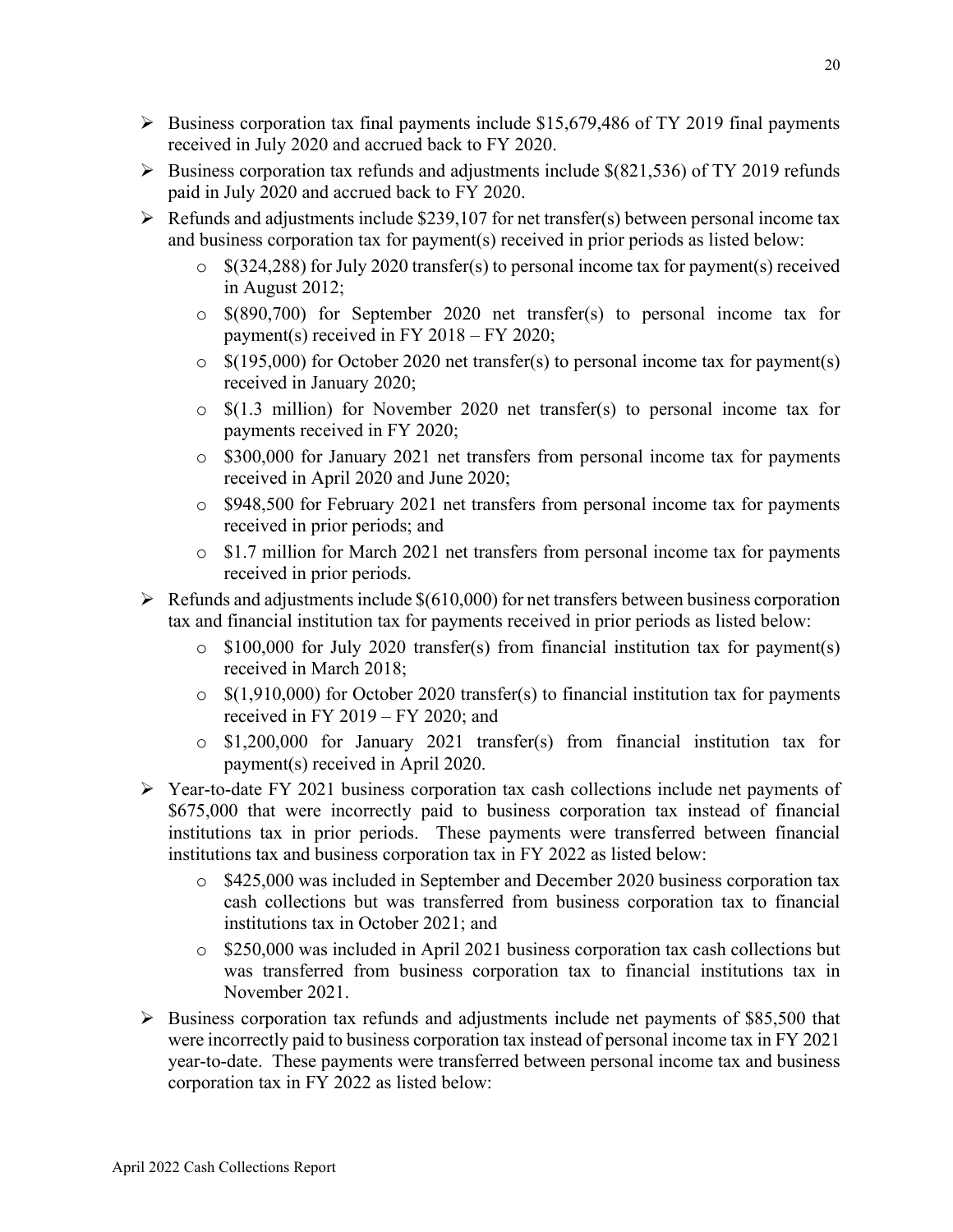- <span id="page-20-1"></span><span id="page-20-0"></span>o \$120,000 was included in July 2020 business corporation tax cash collections but was transferred from business corporation tax to personal income tax in October 2021;
- $\circ$  \$100,000 was not included in March 2021 business corporation tax cash collections but was transferred to business corporation tax from personal income tax in October 2021; and
- $\circ$  \$105,500 was not included in April 2021 business corporation tax cash collections but was transferred to business corporation tax from personal income tax in October 2021.
- $\triangleright$  Refunds and adjustments include a transfer of \$120,000 from insurance company gross premiums tax for payment(s) received in December 2018.
- $\triangleright$  Business corporation tax cash collections include net payments of \$719,784 incorrectly paid to business corporation tax instead of public utilities gross earnings tax in FY 2021 year-to-date. These payments were transferred between business corporation tax and public utilities gross earnings tax in March 2022.

# *Month of April:*

<span id="page-20-3"></span><span id="page-20-2"></span>

| Component                                                                                                                                                                                                                                                                                                           | April 2022   | April 2021   | <b>Difference</b> | % Change  |
|---------------------------------------------------------------------------------------------------------------------------------------------------------------------------------------------------------------------------------------------------------------------------------------------------------------------|--------------|--------------|-------------------|-----------|
| <b>Estimated Payments *</b>                                                                                                                                                                                                                                                                                         | \$29,161,696 | \$21,850,852 | \$7,310,844       | 33.5 %    |
| Final Payments *                                                                                                                                                                                                                                                                                                    | 64,709,287   | 32,885,898   | 31,823,389        | 96.8%     |
| Refunds/Adjustments                                                                                                                                                                                                                                                                                                 | (656, 674)   | (2,687,370)  | 2,030,695         | $-75.6\%$ |
| * April 2022 includes \$11,219,690 of estimated payments and \$10,341,787 of final payments received<br>from pass-through entities to cover the personal income taxes of shareholders. April 2021 includes<br>\$6,475,905 of estimated payments and \$912,522 of final payments received from pass-through entities |              |              |                   |           |

<span id="page-20-5"></span><span id="page-20-4"></span>to cover the personal income taxes of shareholders.

# <span id="page-20-6"></span>*Cash Flow Differences:*

April 2022

- $\triangleright$  Refunds and adjustments include \$(577,151) for transfer(s) to personal income tax for payment(s) received in March 2022.
- $\triangleright$  Refunds and adjustments include \$(100,000) for transfer(s) to financial institutions tax for payment(s) received in FY 2016.
- $\triangleright$  Refunds and adjustments include \$157,000 for transfer(s) from insurance company gross premiums tax for payment(s) received in March 2022.

April 2021

- $\triangleright$  Refunds and adjustments include net transfer(s) of \$1,000 between personal income tax and business corporation tax for payment(s) received in March 2021.
- $\triangleright$  Business corporation tax estimated payments do not include payment(s) of \$105,500 that were incorrectly paid to personal income tax in April 2021 instead of business corporation tax. These payments were transferred between personal income tax and business corporation tax in FY 2022 year-to-date.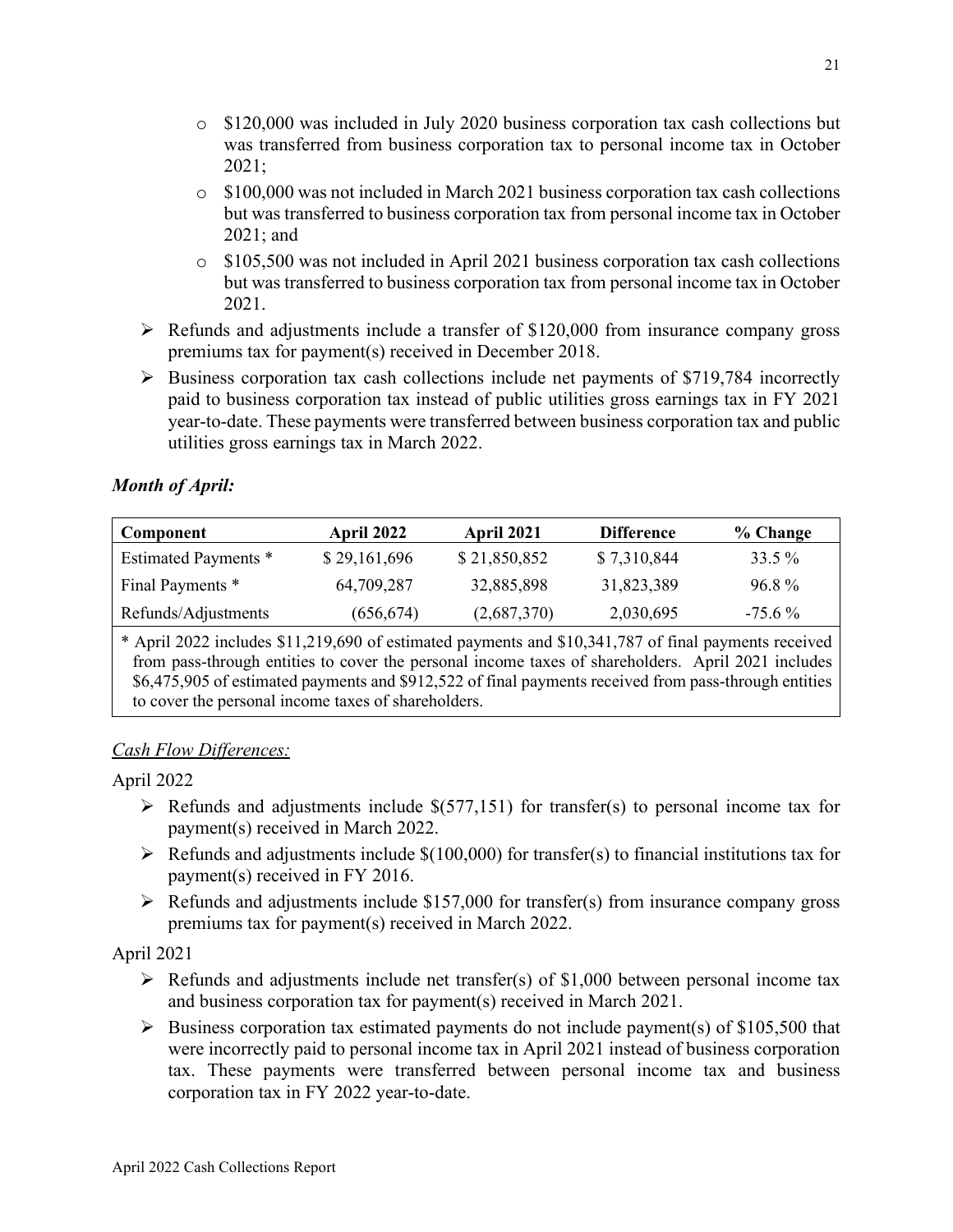<span id="page-21-0"></span> $\triangleright$  Business corporation tax estimated payments include payment(s) of \$250,000 that were incorrectly paid to business corporation tax in April 2021 instead of financial institutions tax. These payments were transferred between financial institutions tax and business corporation tax in FY 2022 year-to-date.

| <b>April</b> | <b>FY 2022</b> | <b>FY 2021</b> | <b>Difference</b> | % Change |
|--------------|----------------|----------------|-------------------|----------|
| Fiscal YTD   | \$256,274,936  | \$247,462,796  | \$8,812,140       | $3.6\%$  |
| Month        | 72,055,496     | 60,861,980     | \$11,193,516      | $18.4\%$ |

#### **General Business Taxes Other than Business Corporation Tax**

Businesses with Rhode Island tax liabilities make estimated payments equal to 25% of their expected tax year liabilities by the  $15<sup>th</sup>$  day of the fourth, sixth, ninth, and twelfth months of their tax year. For calendar tax year corporations, this equates to April, June, September, and December. There is one exception to this payment pattern, namely the health care provider assessment, payments of which are made monthly. As a result, health care provider assessments flow more evenly into the general fund over the course of a fiscal year. Please see the cash flow differences section below for information on cash flow anomalies between year-to-date FY 2022 and year-todate FY 2021. For all general business taxes other than the health care provider assessment, the tax return filing and final and estimated payment due date was delayed from April 15, 2020 to July 15, 2020.

## *Fiscal Year-to-Date through April:*

General business taxes other than business corporation tax collected through April of FY 2022 increased by 3.6% over general business taxes other than business corporation tax collected through April of FY 2021. FY 2022 general business taxes other than business corporation tax collected through April were \$256.3 million compared to \$247.5 million collected for the same period in FY 2021, an increase of \$8.8 million. FY 2021 general business taxes other than business corporation tax included \$14.1 million of TY 2019 cash payments. Net of these cash receipts, the FY 2022 growth rate in general business taxes other than business corporation tax cash collections is 9.8%.

Public utilities gross earnings tax cash collections of \$67.9 million in year-to-date FY 2022 were \$3.8 million, or 5.2%, less than the \$71.7 million collected in FY 2021 through April. Financial institutions tax cash collections of \$30.4 million in year-to-date FY 2022 were up \$4.7 million, or 18.5%, compared to the \$25.7 million collected in year-to-date FY 2021. Insurance company gross premiums tax cash collections of \$124.1 million were \$7.3 million more than the \$116.7 million received on a year-to-date basis in FY 2021, a difference of 6.3%. Included in FY 2021 year-todate insurance company gross premiums tax cash collections is \$4.2 million in reimbursed HSTCs. Bank deposits tax cash collections of \$3.1 million in year-to-date FY 2022 were up \$270,020 compared to \$2.9 million collected in year-to-date FY 2021.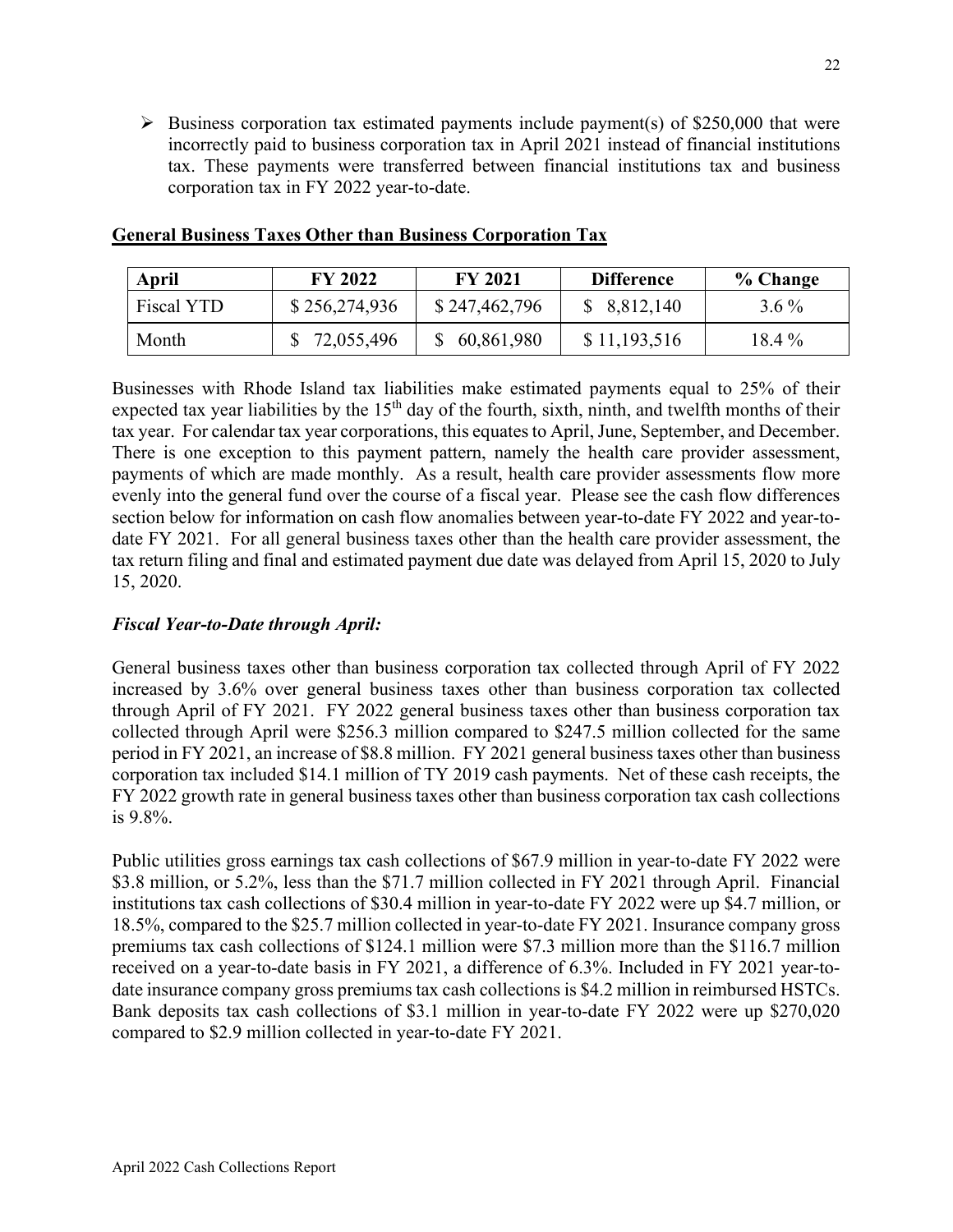<span id="page-22-2"></span><span id="page-22-0"></span>FY 2022 year-to-date through April health care provider assessment cash collections of \$30.8 million were up \$238,755, or 0.8%, over the \$30.5 million received on a year-to-date basis in FY 2021.

## *Cash Flow Differences:*

FY 2022

- <span id="page-22-6"></span> $\triangleright$  Public utilities gross earnings tax cash collections include \$719,784 for net transfer(s) in March 2022 from business corporation tax for payment(s) received in FY 2021.
- <span id="page-22-1"></span> $\triangleright$  Financial institutions tax cash collections include a net transfer of \$875,000 between financial institutions tax and business corporation tax for payment(s) received in prior periods as noted below:
	- o \$100,000 for July 2021 transfer(s) from business corporation tax for payment(s) received in June 2021;
	- o \$425,000 for October 2021 transfer(s) from business corporation tax for payment(s) received in September and December 2020; and
	- o \$250,000 for November 2021 transfer(s) from business corporation tax for payment(s) received in April 2021; and
	- $\circ$  \$100,000 for April 2022 transfer(s) from business corporation tax for payment(s) received in FY 2016.
- <span id="page-22-4"></span> $\triangleright$  Insurance gross premiums tax cash collections include \$(114,000) for net transfer(s) to business corporation tax for payment(s) received in June 2021.

FY 2021

- <span id="page-22-5"></span> $\triangleright$  Year-to-date FY 2021 public utilities gross earnings tax cash collections do not include net payment(s) of \$719,784 incorrectly paid to business corporation tax instead of public utilities gross earnings tax in FY 2021 year-to-date that were adjusted for in FY 2022 yearto-date.
- <span id="page-22-3"></span> $\triangleright$  Financial institutions tax cash collections include net transfers of \$610,000 between business corporation tax and financial institutions tax for payments received in prior periods as listed below:
	- $\circ$  \$(100,000) for July 2020 transfer(s) to business corporation tax for payment(s) received in March 2018;
	- $\circ$  \$1,910,000 for October 2020 transfers from business corporation tax for payments received in FY 2019 – FY 2020; and
	- o \$(1,200,000) for January 2021 transfer(s) to business corporation tax for payment(s) received in April 2020.
- $\triangleright$  Financial institutions tax cash collections include \$347,200 of TY 2019 final payments received in July 2020 and accrued back to FY 2020. Net of these cash receipts, the FY 2022 growth rate in financial institutions tax cash collections is 20.1%.
- $\triangleright$  Year-to-date FY 2021 financial institutions tax cash collections do not include net payment(s) of \$675,000 incorrectly paid to business corporation tax instead of financial institutions tax in prior periods. These were adjusted for in FY 2022 year-to-date as listed below: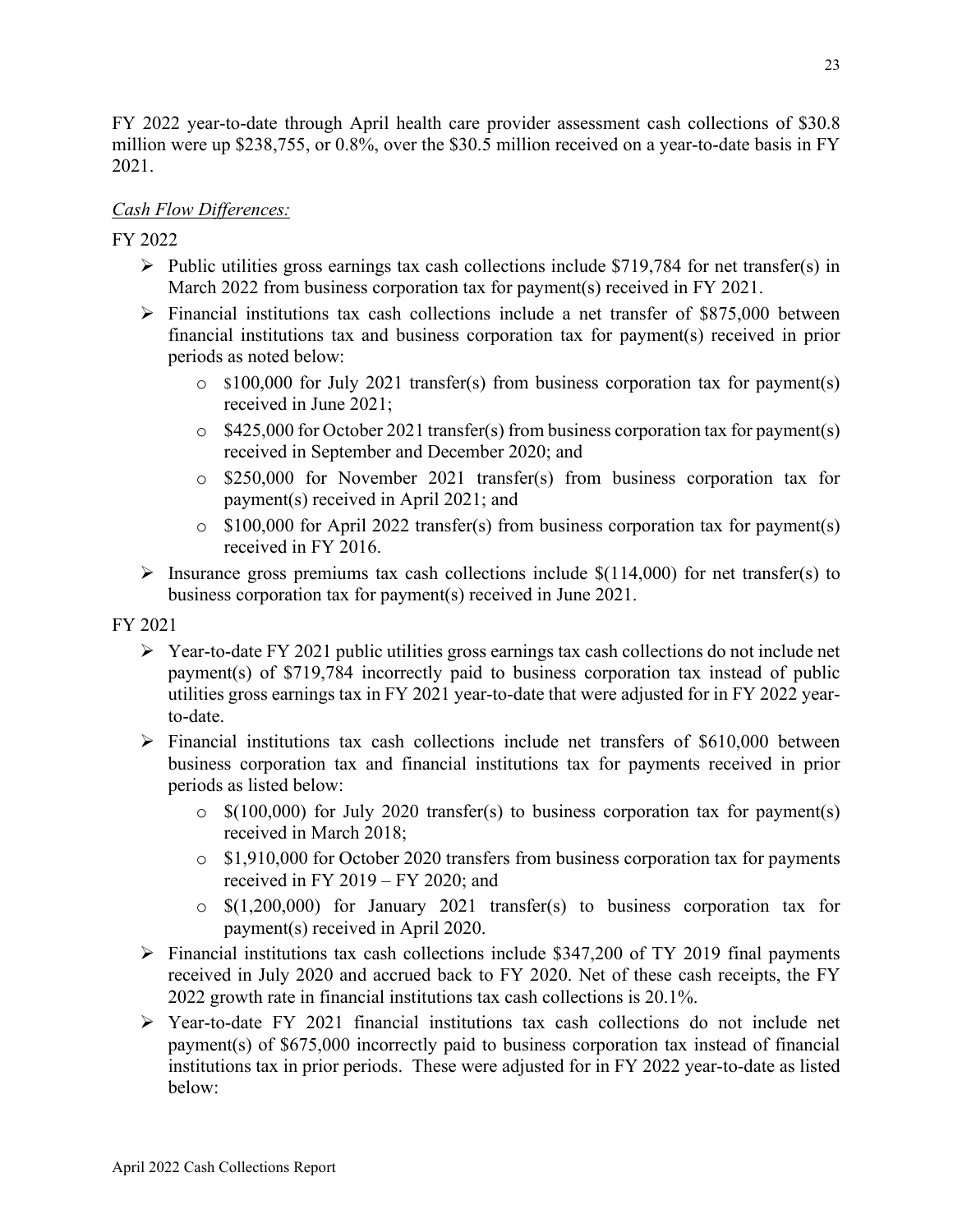- <span id="page-23-3"></span><span id="page-23-2"></span><span id="page-23-1"></span><span id="page-23-0"></span>o \$425,000 was not included in September and December 2020 financial institutions tax cash collections but was transferred from business corporation tax to financial institutions tax in October 2021; and
- $\circ$  \$250,000 was not included in April 2021 financial institutions tax cash collections but was transferred from business corporation tax to financial institutions tax in November 2021.
- <span id="page-23-4"></span> $\triangleright$  Financial institutions tax cash collections include \$15.0 million in infrequently occurring estimated payment(s) received in March 2021.
- $\triangleright$  Insurance gross premiums tax cash collections include \$(120,000) for a transfer to business corporation tax for payment(s) received in December 2018.
- $\triangleright$  Cash collections for insurance gross premiums tax for year-to-date FY 2021 do not include payment(s) of \$176,381 that were incorrectly paid to sales and use tax in December 2020 and transferred to insurance gross premiums tax in May 2021.
- $\triangleright$  Insurance company gross premiums tax cash collections include \$825,612 of TY 2019 final payments and \$12,882,593 of TY 2020 estimated payments received in July 2020 and accrued back to FY 2020. Net of these payments, the FY 2022 growth rate in insurance company gross premiums tax cash collections is 20.4%.
- $\triangleright$  Bank deposits tax cash collections include \$111,466 in late payment(s) received in July 2020 but accrued back to FY 2020.

# *Month of April:*

General business taxes other than the business corporation tax collected in April 2022 increased 18.4% over general business taxes other than business corporation tax collected in April 2021. April 2022 general business taxes other than business corporation tax collected were \$72.1 million compared to \$60.9 million collected for the same period in FY 2021, an increase of \$11.2 million.

<span id="page-23-5"></span>April 2022 public utilities gross earnings tax cash collections of \$21.4 million were \$720,366 less than the \$22.2 million collected in April 2021, a difference of -3.3%. Financial institutions tax cash collections were \$2.4 million in April 2022 compared to cash collections of \$2.2 million in April 2021, a difference of \$237,441. April 2022 insurance company gross premiums tax cash collections of \$43.9 million were \$10.8 million more than the \$33.1 million received in April 2021, a difference of 32.8%. Included in April 2021 insurance company gross premiums tax cash collections is \$1.9 million in reimbursed HSTCs. Bank deposits tax cash collections were \$910,650 in April 2022 compared to \$816,600 in April 2021.

April 2022 health care provider assessment cash collections increased \$745,199, or 28.3%, on a year-over-year basis.

## *Cash Flow Differences:*

## April 2022

 $\triangleright$  Financial institutions tax cash collections include transfer(s) of \$100,000 from business corporation tax for payment(s) received in FY 2016.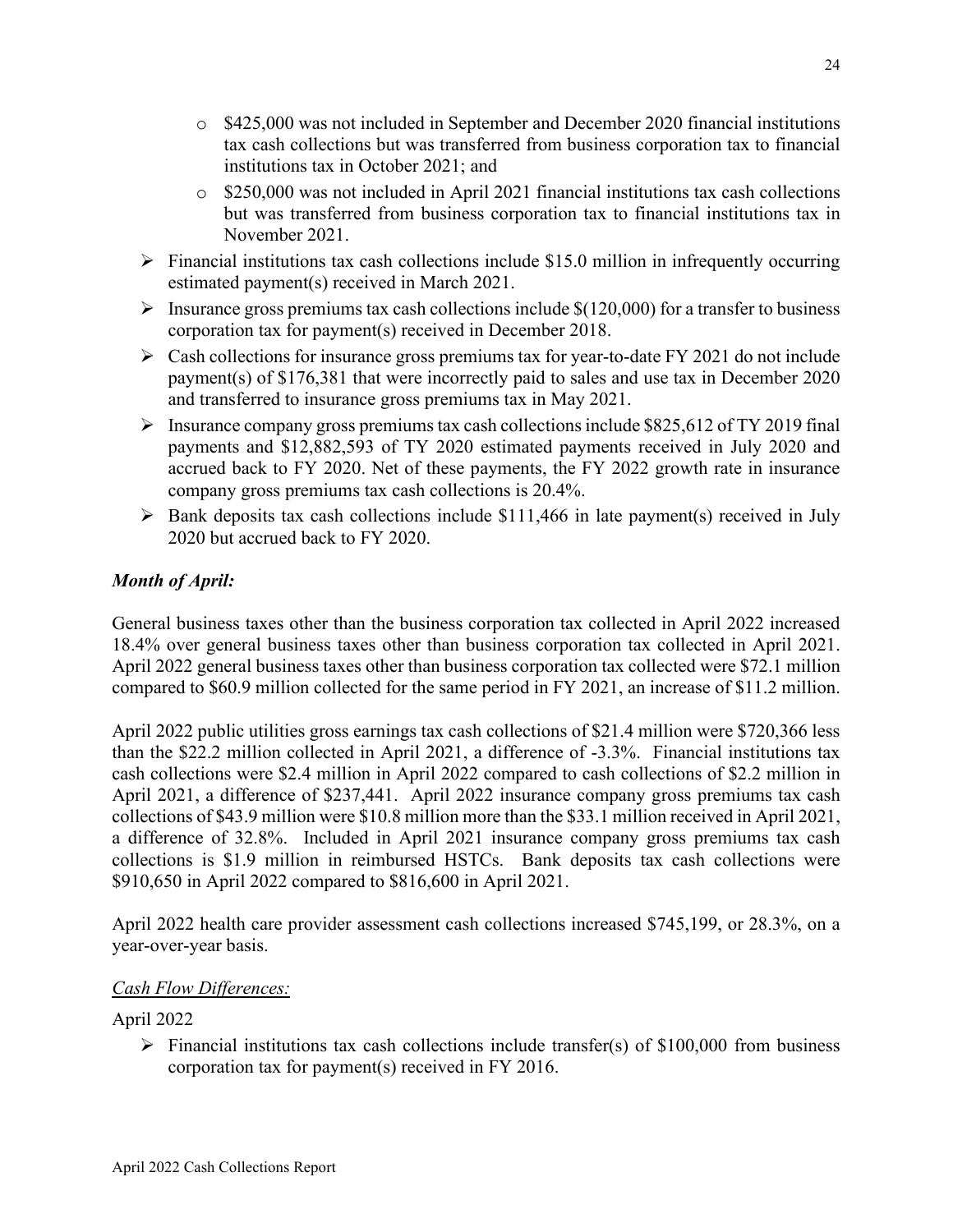<span id="page-24-1"></span><span id="page-24-0"></span> $\triangleright$  Insurance company gross premiums tax cash collections include \$(157,000) for transfers to business corporation tax for payment(s) received in March 2022.

April 2021

Financial institutions tax does not include payment(s) of \$250,000 that were incorrectly paid to business corporation tax in April 2021 instead of financial institutions tax. These payments were transferred between financial institutions tax and business corporation tax in FY 2022 year-to-date.

| April      | <b>FY 2022</b> | <b>FY 2021</b> | <b>Difference</b> | % Change |
|------------|----------------|----------------|-------------------|----------|
| Fiscal YTD | \$142,036,443  | \$151,528,246  | \$ (9,491,803)    | $-6.3\%$ |
| Month      | \$12,280,225   | 15,748,995     | $$$ (3,468,770)   | $-22.0%$ |

#### **Excise Taxes Other than the Sales and Use Tax**

#### *Fiscal Year-to-Date through April:*

Excise taxes other than sales and use taxes collected in FY 2022 through April decreased 6.3% from excise taxes other than sales and use taxes collected through April of FY 2021. FY 2022 excise taxes other than sales and use taxes collected through April were \$142.0 million compared to the \$151.5 million collected for the same period last fiscal year, a decrease of \$9.5 million.

Motor vehicle license and registration fees were \$910,695 in FY 2022 through April, which is \$252,031, or 38.3%, more than motor vehicle license and registration fees in FY 2021 through April of \$658,664. Except for adjustments, motor vehicle license and registration fees include only duplicate license and license update fees.

Rhode Island cigarettes tax receipts are comprised of excise taxes collected on the sale of cigarettes and smokeless tobacco (which also includes cigars and pipe tobacco), and a one-time cigarette floor stock tax. The cigarette floor stock tax is imposed only when there is an increase in the excise tax rate on cigarettes. Total cigarette and other tobacco products (OTP) excise tax cash receipts through April of FY 2022 were \$121.6 million, down \$11.1 million compared to the \$132.7 million collected for the same period last fiscal year, a decrease of 8.4%. Included in year-to-date FY 2022 cigarette and OTP excise tax cash collections is \$8,204 in cigarette floor stock receipts and \$9.5 million of OTP taxes. Year-to-date FY 2021 cigarette and OTP excise tax cash collections include \$2,198 in cigarette floor stock receipts and \$9.8 million of OTP taxes.

Finally, the change in Rhode Island cigarette sales is determined by netting out cigarette floor stock tax and OTP tax cash collections from the cigarettes tax cash receipts data, yielding only cigarette excise tax cash collections. Through April of FY 2022, Rhode Island cigarette sales decreased 8.8% compared to the same period last fiscal year.

Alcohol excise tax cash collections in FY 2022 through April increased by \$1.4 million, or 7.4%, over collections in FY 2021 through April.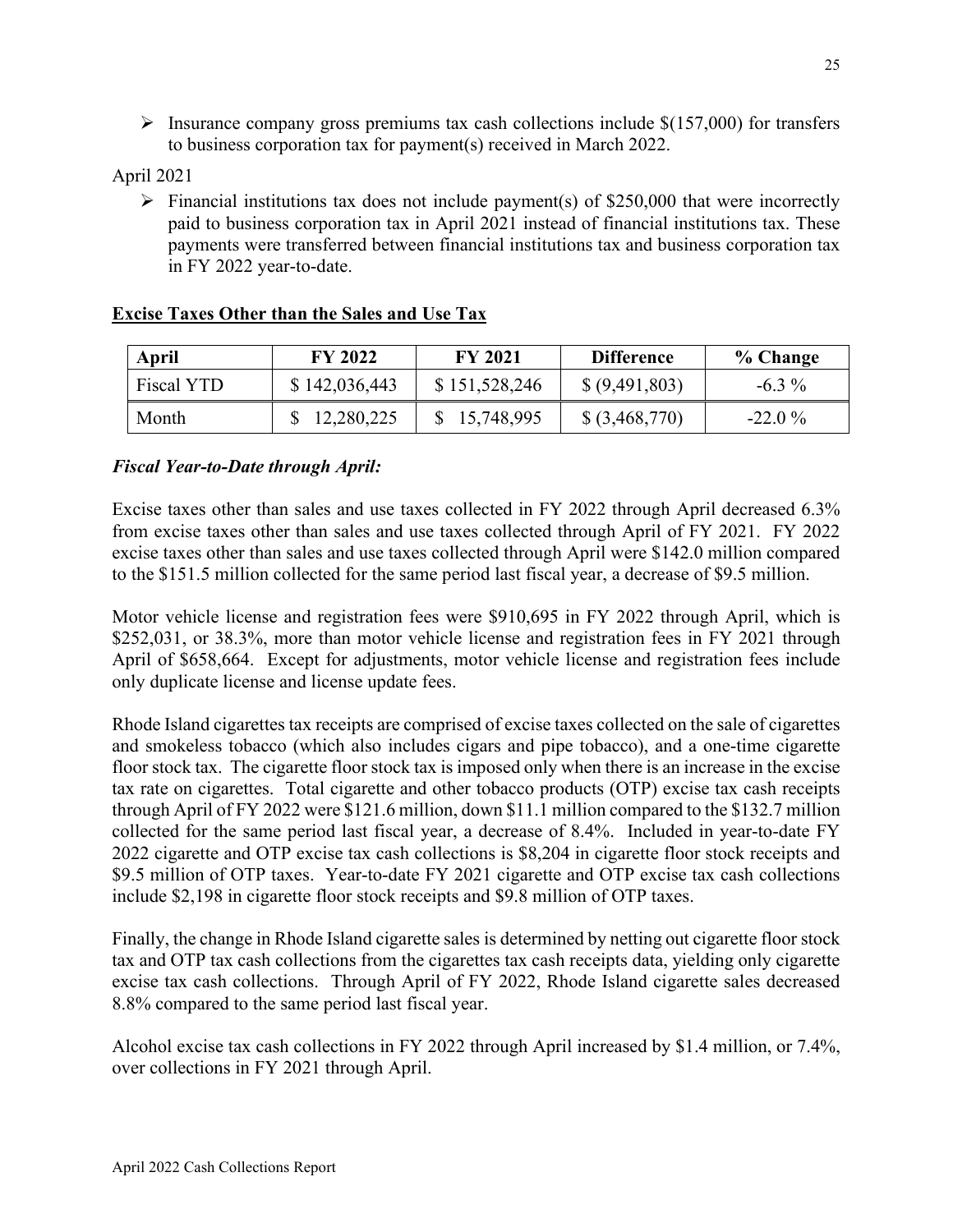## <span id="page-25-1"></span><span id="page-25-0"></span>*Cash Flow Differences:*

# FY 2022

 $\triangleright$  Motor vehicle license and registration fees include \$112,640 from a June 2021 receivable.

FY 2021

 $\triangleright$  Motor vehicle license and registration fees include \$118,760 from a June 2020 receivable.

## *Month of April:*

Excise taxes other than sales and use taxes collected in April 2022 decreased by 22.0% from excise taxes other than sales and use taxes collected in April 2021. April 2022 excise taxes other than sales and use taxes collected were \$12.3 million compared to the \$15.7 million collected for the same period last fiscal year, a decrease of \$3.5 million.

Motor vehicle license and registration fees were \$78,275 in April 2022, which is \$9,000, or 13.0%, more than motor vehicle license and registration fees of \$69,275 in April 2021. Except for adjustments, motor vehicle license and registration fees include only duplicate license and license update fees.

Rhode Island cigarettes tax receipts are comprised of excise taxes collected on the sale of cigarettes and smokeless tobacco (which also includes cigars and pipe tobacco), and a one-time cigarette floor stock tax. The cigarette floor stock tax is imposed only when there is an increase in the excise tax rate on cigarettes. Total cigarette and other tobacco products (OTP) excise tax cash receipts in April 2022 were \$10.1 million, down \$3.4 million compared to the \$13.5 million collected for the same period last fiscal year, a decrease of 25.0%. Included in April 2022 cigarette and OTP excise tax cash collections were \$924,700 of OTP taxes and \$143 in cigarette floor stock tax compared to \$970,895 of OTP taxes and \$39 in cigarette floor stock tax in April 2021.

Finally, the change in Rhode Island cigarette sales is determined by netting out cigarette floor stock tax and OTP tax cash collections from the cigarettes tax cash receipts data, yielding only cigarette excise tax cash collections. In April 2022, Rhode Island cigarette sales decreased 26.6% compared to the same period last fiscal year.

Alcohol excise tax cash collections in April 2022 decreased \$95,651, or 4.4%, compared to collections in April 2021.

| April      | <b>FY 2022</b> | <b>FY 2021</b> | <b>Difference</b> | % Change |
|------------|----------------|----------------|-------------------|----------|
| Fiscal YTD | \$50,175,864   | \$45,709,337   | \$4,466,527       | 9.8%     |
| Month      | \$3,325,749    | \$2,530,318    | 795,431           | 31.4 %   |

# **Other Taxes**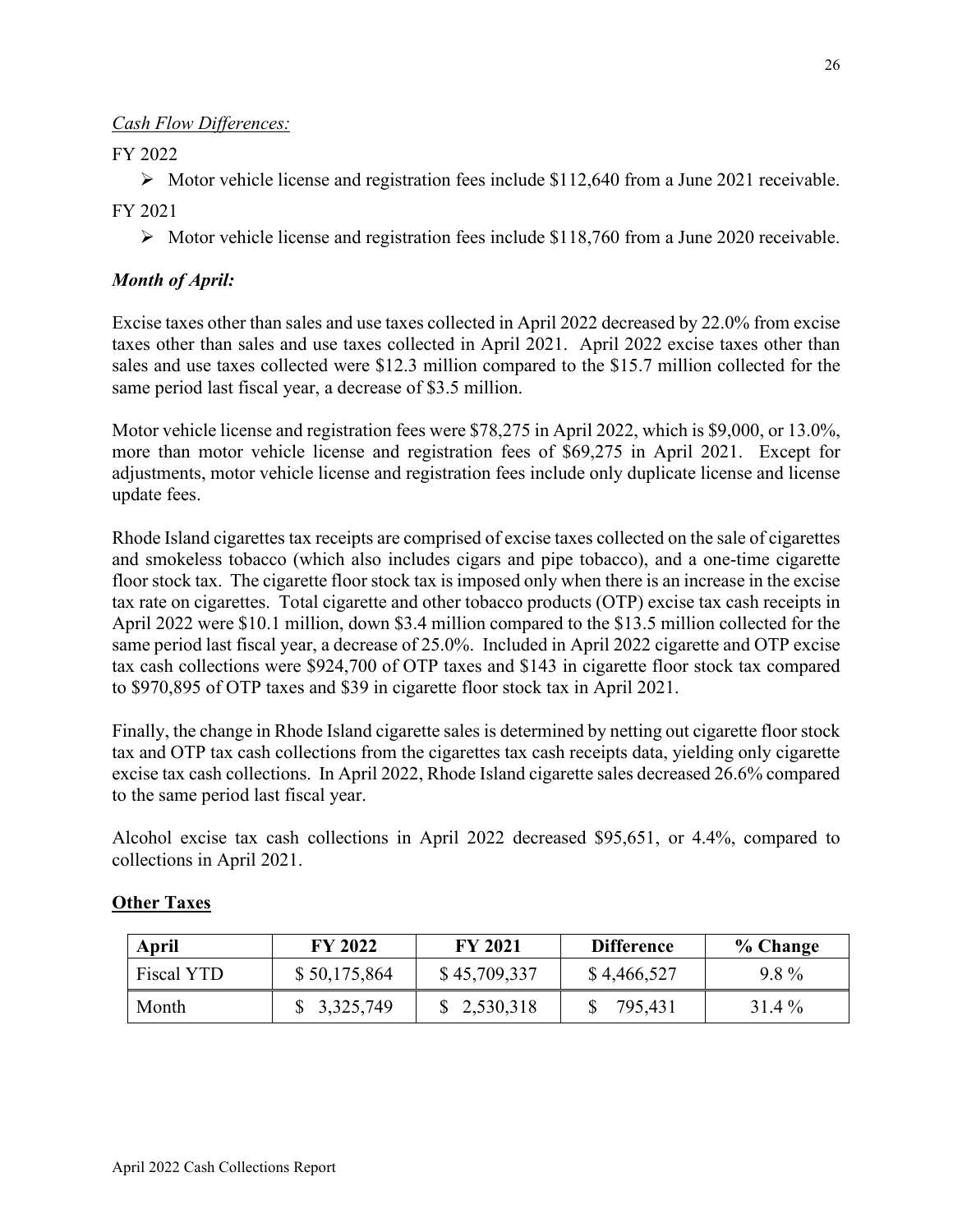#### <span id="page-26-0"></span>*Fiscal Year-to-Date through April:*

<span id="page-26-2"></span>Other taxes collected in FY 2022 through April increased by 9.8% over other taxes collected through April of FY 2021. FY 2022 other taxes collected through April were \$50.2 million compared to the \$45.7 million collected in the same period last fiscal year, an increase of \$4.5 million. FY 2022 estate and transfer taxes collected through April were \$31.8 million, up \$1.8 million compared to the same period in FY 2021, a variance of 6.1%. FY 2022 realty transfer taxes collected through April were \$17.9 million, up \$2.5 million compared to the same period last fiscal year.

## <span id="page-26-5"></span><span id="page-26-3"></span>*Cash Flow Differences:*

FY 2022

- $\triangleright$  Included in realty transfer tax cash collections is \$497,852 of April 2022 real estate conveyance taxes that will be transferred to restricted receipts in April 2022. This figure is comprised of the following items:
	- o \$311,200 that will be transferred to the Housing Resources Commission (HRC); and
	- o \$186,652 that will be transferred to the Housing Production Fund (HPF).
- <span id="page-26-6"></span><span id="page-26-1"></span> $\triangleright$  Included in realty transfer tax cash collections is \$282,501 in late real estate conveyance tax payment(s) for real estate transactions that occurred in FY 2020 through FY 2021.
- $\triangleright$  Included in realty transfer tax cash collections is \$574,257 for late controlling interest realty transfer tax payment(s) received in August 2021 for transactions in FY 2021.
- <span id="page-26-4"></span> $\triangleright$  Year-to-date FY 2022 realty transfer tax cash collections include \$216,559 from large, infrequently occurring controlling interest payments. This figure is comprised of the following:
	- $\circ$  \$116,254 of general revenues from payment(s) received in November 2021; and
	- o \$100,305 of general revenues from payment(s) received in January 2022.
- $\triangleright$  Realty transfer tax cash collections in FY 2022 year-to-date include refund(s) of \$1,789,426 that were included in the FY 2019 payable.

FY 2021

- $\triangleright$  Included in realty transfer tax cash collections is \$507,360 of April 2021 real estate conveyance taxes that were transferred to the Housing Resources Commission (HRC) in May 2021.
- $\triangleright$  Not included in realty transfer tax cash collections is \$560,884 for late controlling interest realty transfer tax payment(s) received in August 2021 for transactions in FY 2021 yearto-date.

# *Month of April:*

Other taxes collected in April 2022 increased 31.4% over other taxes collected in April 2021. April 2022 other taxes collected were \$3.3 million compared to the \$2.5 million collected in the same period last fiscal year, an increase of \$795,431. April 2022 estate and transfer tax cash collections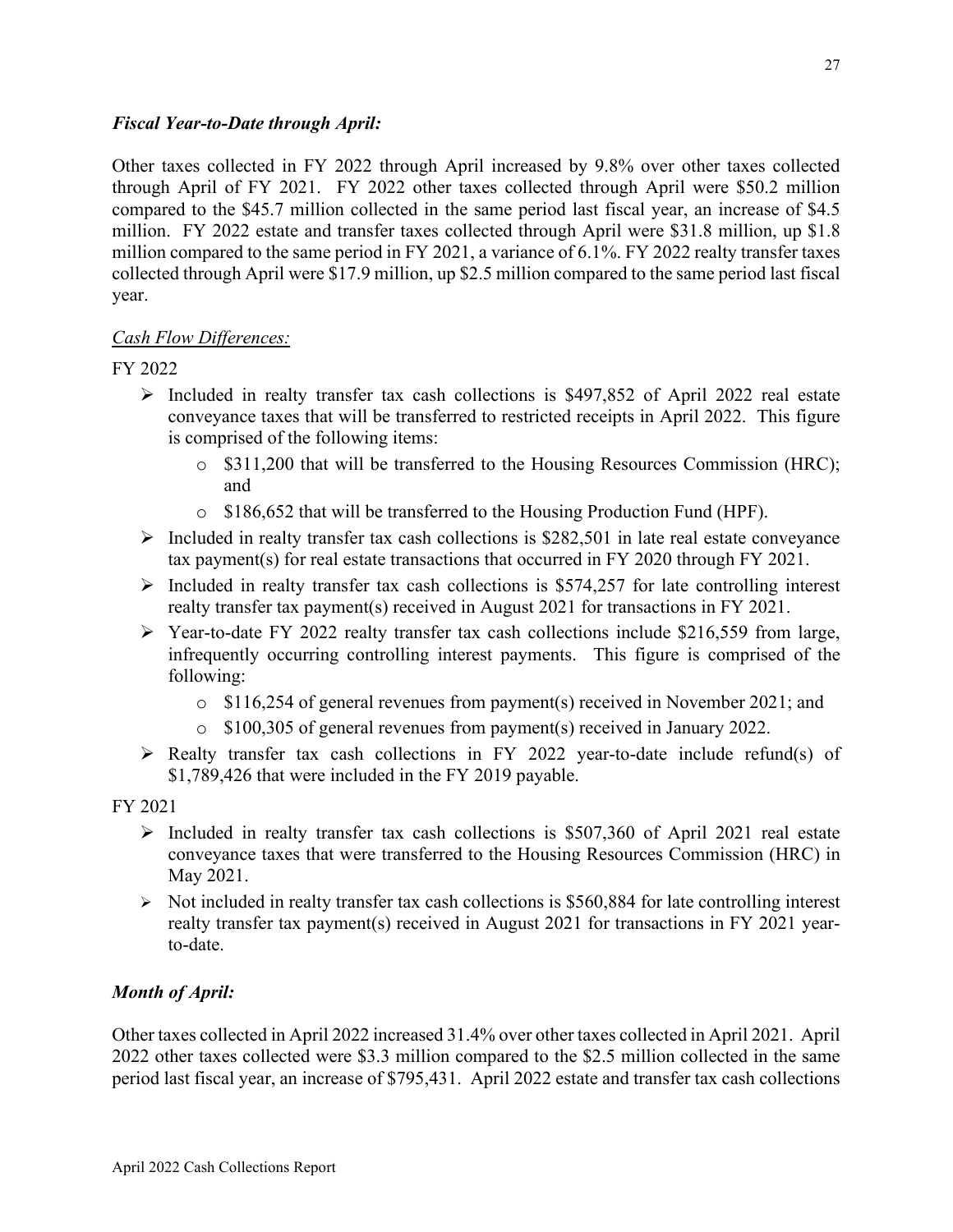<span id="page-27-0"></span>were \$3.2 million, up \$2.5 million compared to April 2021, an increase of 330.5%. Realty transfer taxes collected in April 2022 were \$60,866, down \$1.7 million, or 96.5%, compared to April 2021.

### <span id="page-27-2"></span>*Cash Flow Differences:*

April 2022

- <span id="page-27-1"></span>Included in realty transfer tax cash collections is a net \$27,036 of funds transferred to restricted receipts. This figure is the difference of the following items:
	- $\circ$  \$372,296 that was transferred to HRC in April 2022 for realty transfer tax activity that occurred in March 2022;
	- o \$311,200 that will be transferred to HRC in May 2022 for realty transfer tax activity that occurred in April 2022;
	- o \$98,520 that was transferred to the Housing Production Fund (HPF) in April 2022 for realty transfer tax activity that occurred in March 2022; and
	- $\circ$  \$186,652 that will be transferred to HPF in May 2022 for realty transfer tax activity that occurred in April 2022.
- $\triangleright$  Realty transfer tax cash collections in April 2022 include refund(s) of \$1,789,426 that were included in the FY 2019 payable.

April 2021

- $\triangleright$  Included in realty transfer tax cash collections is \$185,382 of funds transferred to the Housing Resources Commission (HRC). This figure is the difference of the following items:
	- o \$321,978 that was transferred to HRC in April 2021 for realty transfer tax activity that occurred in March 2021;
	- $\circ$  \$507,360 that was transferred to HRC in May 2021 for realty transfer tax activity that occurred in April 2021.

| April      | <b>FY 2022</b> | <b>FY 2021</b> | <b>Difference</b> | % Change |
|------------|----------------|----------------|-------------------|----------|
| Fiscal YTD | \$356,493,478  | \$370,888,384  | \$(14,394,906)    | $-3.9\%$ |
| Month      | \$28,292,378   | \$27,194,331   | \$1,098,047       | $4.0\%$  |

## **Departmental Receipts**

## *Fiscal Year-to-Date through April:*

Total departmental receipts in FY 2022 through April decreased by 3.9% compared to total departmental receipts in FY 2021 through April. Fiscal year-to-date total departmental receipts collected in FY 2022 were \$356.5 million compared to \$370.9 million collected for the same period last year, a decrease of \$14.4 million.

The tables below are based on data provided by the Controller and break down departmental receipts cash collections by component on a fiscal year-to-date basis. *For all accounts noted by*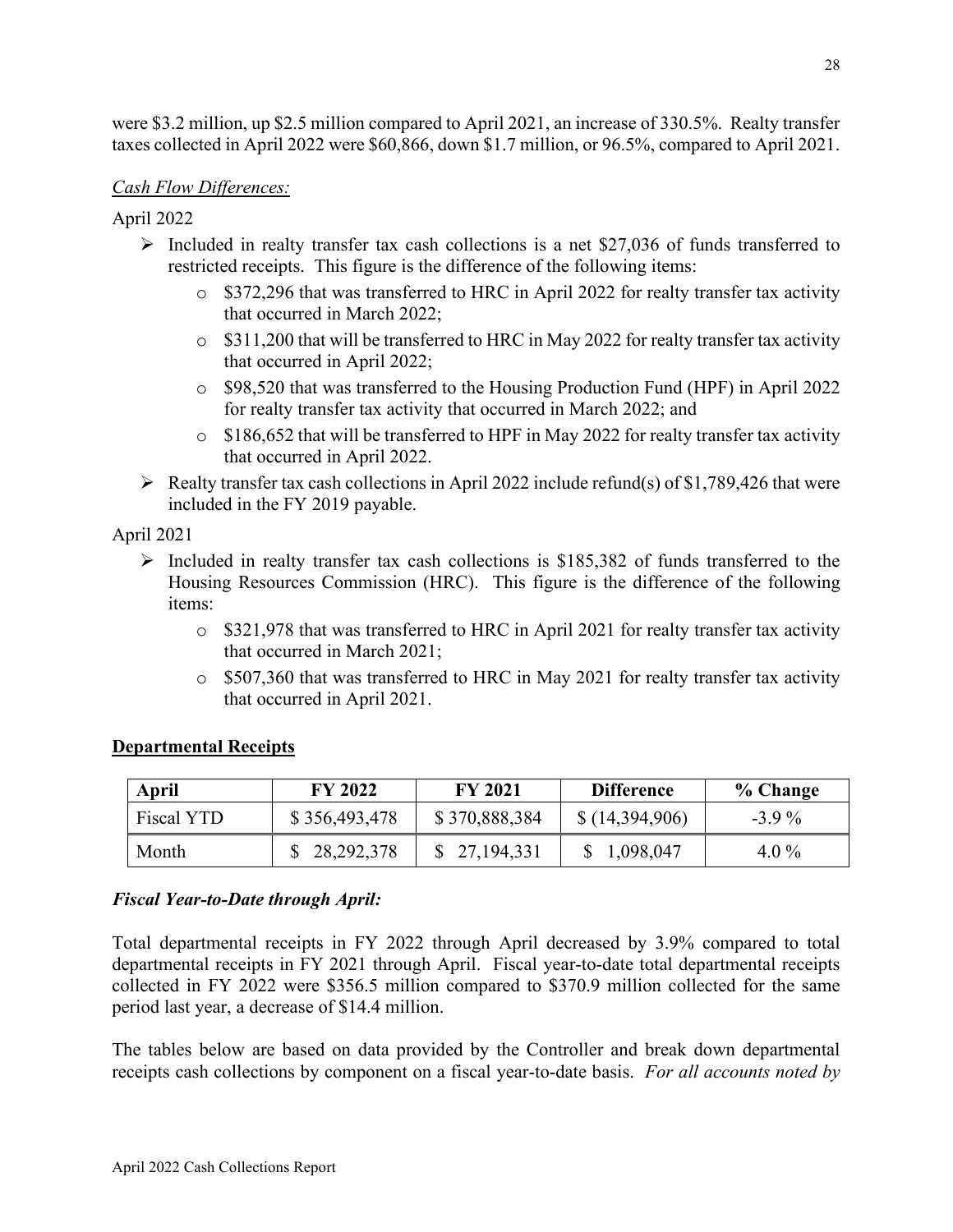*an asterisk (\*), please see the departmental receipts fiscal year-to-date cash flow differences sections for more information on cash flow anomalies between the two fiscal periods.*

The *licenses and fees* category of departmental receipts through April of FY 2022 was down \$16.3 million, or 5.3%, from the \$306.1 million collected through April of FY 2021. The three accounts with the largest nominal increases / decreases greater than \$100,000 in year-to-date FY 2022 versus year-to-date FY 2021 are listed below:

<span id="page-28-0"></span>

| <b>Licenses and Fees</b>                         | <b>Nominal Increase / Decrease</b> |
|--------------------------------------------------|------------------------------------|
| Insurance claim adjusters license fees           | \$2,021,565                        |
| License fees for securities                      | 1,650,715                          |
| E911 and first response surcharge *              | 1,196,136                          |
| Hospital licensing fee *                         | \$ (25,874,555)                    |
| Compassion center surcharge *                    | (732, 712)                         |
| Beverage container and litter participation fees | (328, 107)                         |

## <span id="page-28-2"></span><span id="page-28-1"></span>*Cash Flow Differences:*

FY 2022

- $\triangleright$  In licenses and fees, cash collections from the hospital licensing fee were \$25.9 million less in year-to-date FY 2022 compared to year-to-date FY 2021. In general, the prior fiscal year hospital licensing fee is received in July of the current year. The FY 2021 hospital licensing fee, received in July 2021, was assessed at 5% on hospital fiscal year 2019 net patient revenues. FY 2020 hospital license fee, received in July 2020, was assessed at the rate of 6% on hospital fiscal year 2018 net patient revenues.
- $\triangleright$  Cash collections from the state assent application fees include large, infrequently occurring payment(s) of \$803,750 received in September 2021.

#### FY 2021

 $\triangleright$  FY 2021 license and fees cash collections include transfer(s) of \$333,053 to the compassion center surcharge from sales and use tax for payment(s) received in FY 2020.

The *fines and penalties* category of departmental receipts through April of FY 2022 was up \$5.3 million, or 15.2%, compared to the \$34.7 million collected through April of FY 2021. The three accounts with the largest nominal increases / decreases greater than \$100,000 in year-to-date FY 2022 versus year-to-date FY 2021 are listed below:

| <b>Fines and Penalties</b>                       | <b>Nominal Increase / Decrease</b> |
|--------------------------------------------------|------------------------------------|
| Interest on overdue taxes                        | \$2,410,133                        |
| Penalty on overdue taxes                         | 1,948,024                          |
| Rhode Island Traffic Tribunal                    | 757,984                            |
| Insurance verification license reinstatement fee | (239,513)                          |
| Compulsory insurance fines                       | (153, 742)                         |
| Recovered wages administration fees              | (110, 727)                         |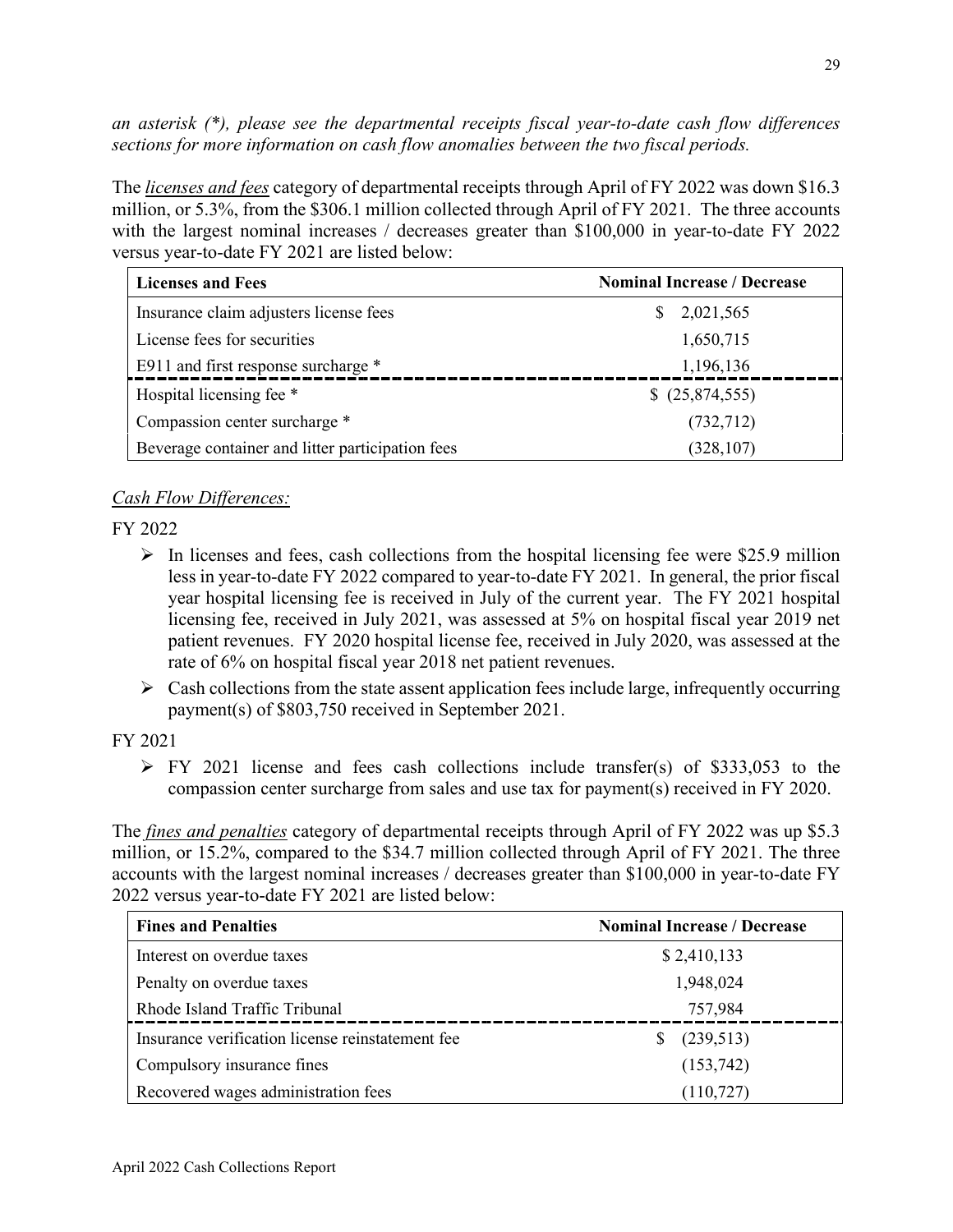The *sales and services* category of departmental receipts through April of FY 2022 was down \$657,508 from the \$8.4 million collected through April of FY 2021, a decrease of 7.9%. The two sales and services accounts with nominal increases greater than \$100,000 in year-to-date FY 2022 versus year-to-date FY 2021 and the three sales and services accounts that had the largest nominal decreases greater than \$100,000 in year-to-date FY 2022 versus year-to-date FY 2021 are listed below:

| <b>Sales and Services</b>                                | <b>Nominal Increase / Decrease</b> |
|----------------------------------------------------------|------------------------------------|
| Clinical testing                                         | \$260,684                          |
| Rentals and other receipts from Galilee and Point Judith | 156,619                            |
| Veterans Home board and support                          | \$ (517,026)                       |
| Tuition fees - Rhode Island School for the Deaf          | (424, 433)                         |
| Sales of motor vehicle number plates                     | (291,081)                          |

*Miscellaneous departmental receipts* through April of FY 2022 were down \$2.8 million, or 12.7%, from the \$21.7 million collected through April of FY 2021. The three accounts with the largest nominal increases / decreases greater than \$100,000 in year-to-date FY 2022 versus year-to-date FY 2021 are listed below:

| <b>Miscellaneous Departmental Receipts</b>               | <b>Nominal Increase / Decrease</b> |
|----------------------------------------------------------|------------------------------------|
| Insurance examination fees                               | \$1,053,874                        |
| Cost recovery account – Department of Labor and Training | 413,943                            |
| Cost recovery account – EOHHS                            | 321,394                            |
| Income tax refund checks written off                     | \$(1,617,090)                      |
| Miscellaneous revenues – Office of the Attorney General  | (1,152,289)                        |
| Cost recovery account – Treasury                         | (532,637)                          |

## *Month of April:*

Total departmental receipts in April 2022 increased by 4.0% compared to total departmental receipts in April 2021. Total departmental receipts collected in April 2022 were \$28.3 million compared to \$27.2 million collected for the same period last year, an increase of \$1.1 million.

The tables below are based on data provided by the Controller and break down departmental receipts cash collections by component on a monthly basis. *For all accounts noted by an asterisk (\*), please see the departmental receipts monthly cash flow differences sections for more information on cash flow anomalies between the two fiscal periods.* 

The *licenses and fees* category of departmental receipts in April 2022 was down \$438,590, or 2.9%, from the \$15.3 million collected in April 2021. The three accounts with the largest nominal increases / decreases greater than \$100,000 on a year-over-year basis are listed below: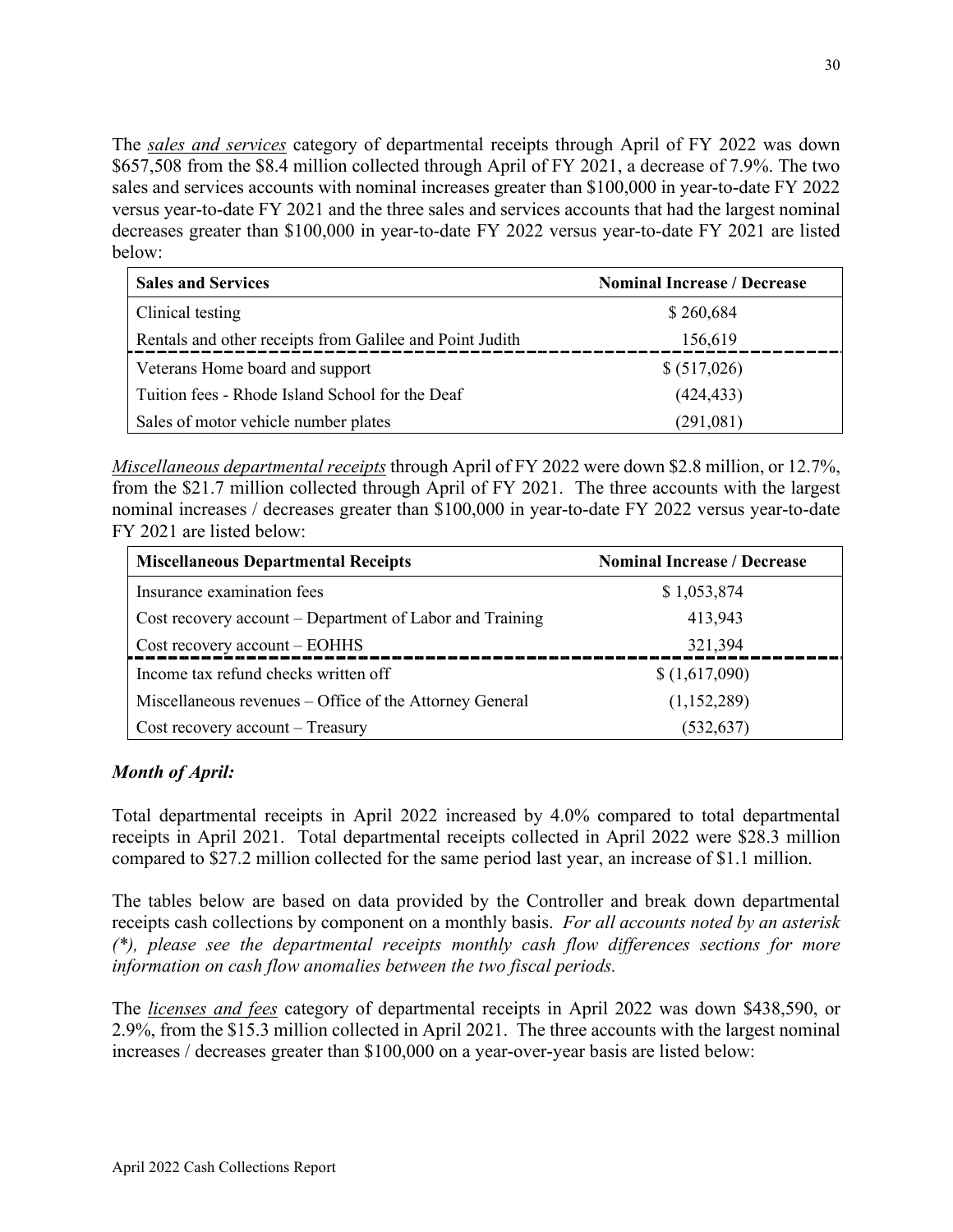<span id="page-30-0"></span>

| <b>Licenses and Fees</b>                    | <b>Nominal Increase / Decrease</b> |
|---------------------------------------------|------------------------------------|
| E911 and first response surcharge *         | \$1,114,354                        |
| Fees for filing of corporate documents      | 568,266                            |
| Real estate license fees                    | 412,650                            |
| Hospital licensing fee *                    | (788, 693)                         |
| Registration fees for securities            | (711,370)                          |
| Board for Design Professionals license fees | (560, 374)                         |

## <span id="page-30-1"></span>*Cash Flow Differences:*

April 2022

 $\triangleright$  In licenses and fees, cash collections from the hospital licensing fee were \$788,693 less in March 2022 compared to March 2021. The FY 2021 hospital licensing fee, received in July 2021, was assessed at 5% on hospital fiscal year 2019 net patient revenues. FY 2020 hospital license fee collections in March 2021 were assessed at the rate of 6% on hospital fiscal year 2018 net patient revenues.

April 2021

 $\triangleright$  Licenses and fees cash collections for April 2021 include \$(247,005) for late transfer(s) of funds received in March 2021 but not transferred from the first response surcharge accounts to restricted receipt accounts until April 2021.

The *fines and penalties* category of departmental receipts in April 2022 was up \$848,589, or 9.9%, over the \$8.6 million collected in April 2021. The two fines and penalties accounts that had nominal increases greater than \$100,000 on a year-over-year basis are listed below. No fines and penalties accounts had a nominal decrease greater than \$100,000 on a year-over-year basis.

| <b>Fines and Penalties</b> | <b>Nominal Increase</b> |
|----------------------------|-------------------------|
| Interest on overdue taxes  | \$573,538               |
| Penalty on overdue taxes   | 396,715                 |

The *sales and services* category of departmental receipts in April 2022 was down \$38,063 from the \$1.1 million collected in April 2021, a decrease of 3.3%. The one account each that had a nominal increase or decrease greater than \$100,000 in April 2022 compared to April 2021 are listed below:

| <b>Sales and Services</b>                       | <b>Nominal Increase / Decrease</b> |
|-------------------------------------------------|------------------------------------|
| Clinical testing                                | \$185,802                          |
| Tuition fees - Rhode Island School for the Deaf | \$(212,215)                        |

*Miscellaneous departmental receipts* in April 2022 were up \$726,111, or 34.0%, over the \$2.1 million collected in April 2021. The three accounts with the largest nominal increases / decreases greater than \$100,000 on a year-over-year basis are listed below: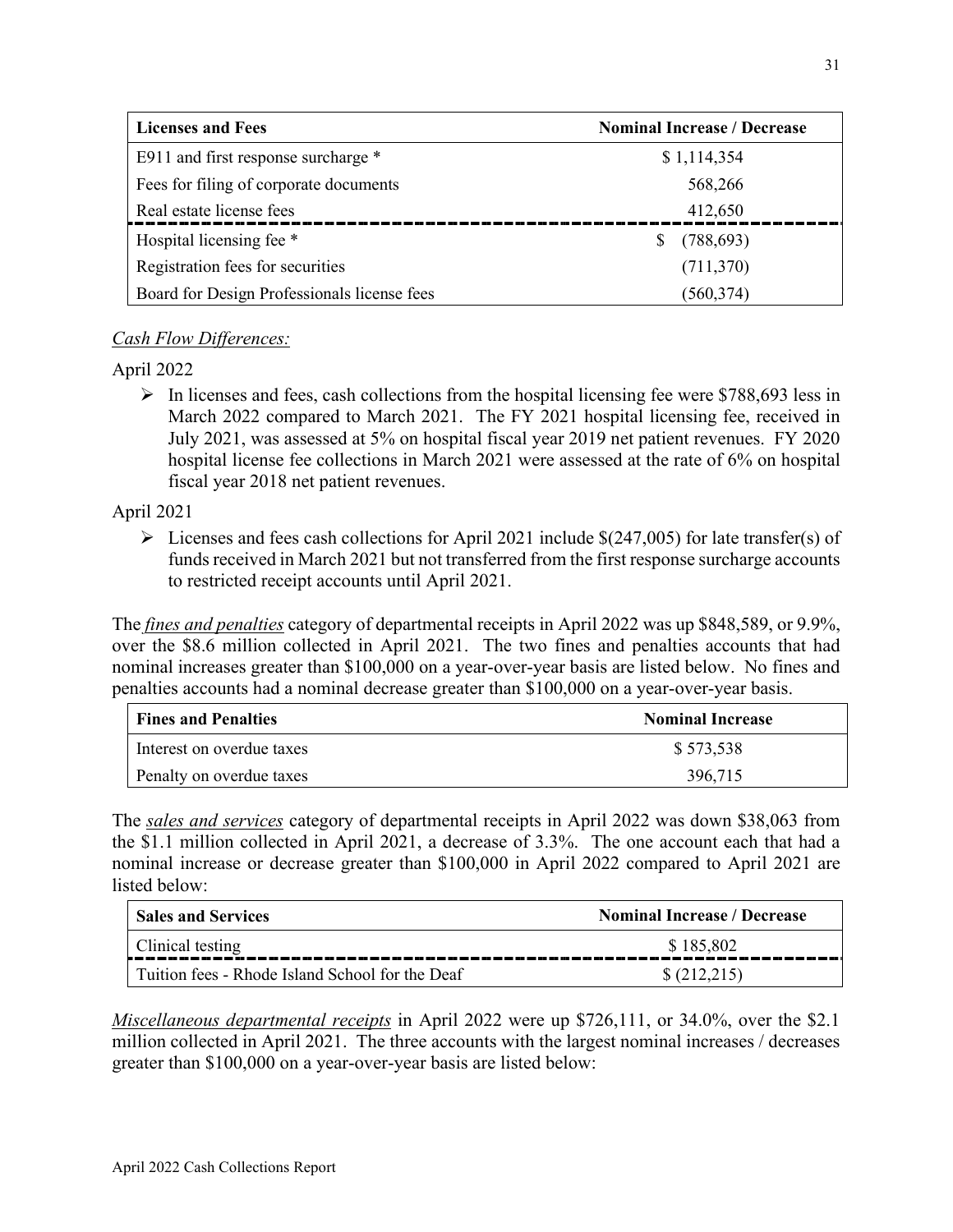| <b>Miscellaneous Departmental Receipts</b>              | <b>Nominal Increase / Decrease</b> |
|---------------------------------------------------------|------------------------------------|
| Insurance examination fees                              | \$902,233                          |
| Cost recovery - Department of Health                    | 412,436                            |
| Cost recovery – Judiciary                               | 174,412                            |
| U.S. Marshall Service                                   | \$(188, 244)                       |
| Cost recovery – Department of Administration            | (181,677)                          |
| Miscellaneous revenues - Office of the Attorney General | (159, 108)                         |

## **Motor Fuel Tax, Per Penny Yield**

| <b>April</b> | <b>FY 2022</b> | <b>FY 2021</b> | <b>Difference</b> | % Change |
|--------------|----------------|----------------|-------------------|----------|
| Fiscal YTD   | \$3,612,850    | \$3,332,232    | \$280,618         | 8.4 %    |
| Month        | 358,616        | 343,619        | 14,996            | $4.4\%$  |

In year-to-date FY 2022 and year-to-date FY 2021, the State's motor fuel tax consisted of a \$0.34 per gallon excise tax on the distribution of motor fuel in the State and an additional \$0.01 per gallon surcharge for motor fuel that is delivered to an underground storage tank. No portion of the motor fuel tax is designated as general revenues. The data provided in this section of the report is for informational purposes only.

## *Fiscal Year-to-Date through April:*

The per penny yield of the state's motor fuel tax collected in FY 2022 through April was \$280,618 more than in FY 2021 through April. This represents an increase of 8.4% between the two fiscal year-to-date periods. For FY 2022 through April, the per-penny yield was \$3.6 million versus \$3.3 million for FY 2021 through April.

## *Month of April:*

The per penny yield of the state's motor fuel tax collected in April 2022 was \$14,996 more than in April 2021. This represents an increase of 4.4% between the two monthly periods. For April 2022, the per-penny yield was \$358,616 versus \$343,619 for April 2021.

#### **Other General Revenue Sources Other Than Lottery Transfer**

| <b>April</b> | <b>FY 2022</b> | <b>FY 2021</b> | <b>Difference</b> | % Change  |
|--------------|----------------|----------------|-------------------|-----------|
| Fiscal YTD   | \$5,738,548    | \$6,383,916    | \$ (645,368)      | $-10.1\%$ |
| Month        | 727,319        | 358,686        | \$368,633         | $102.8\%$ |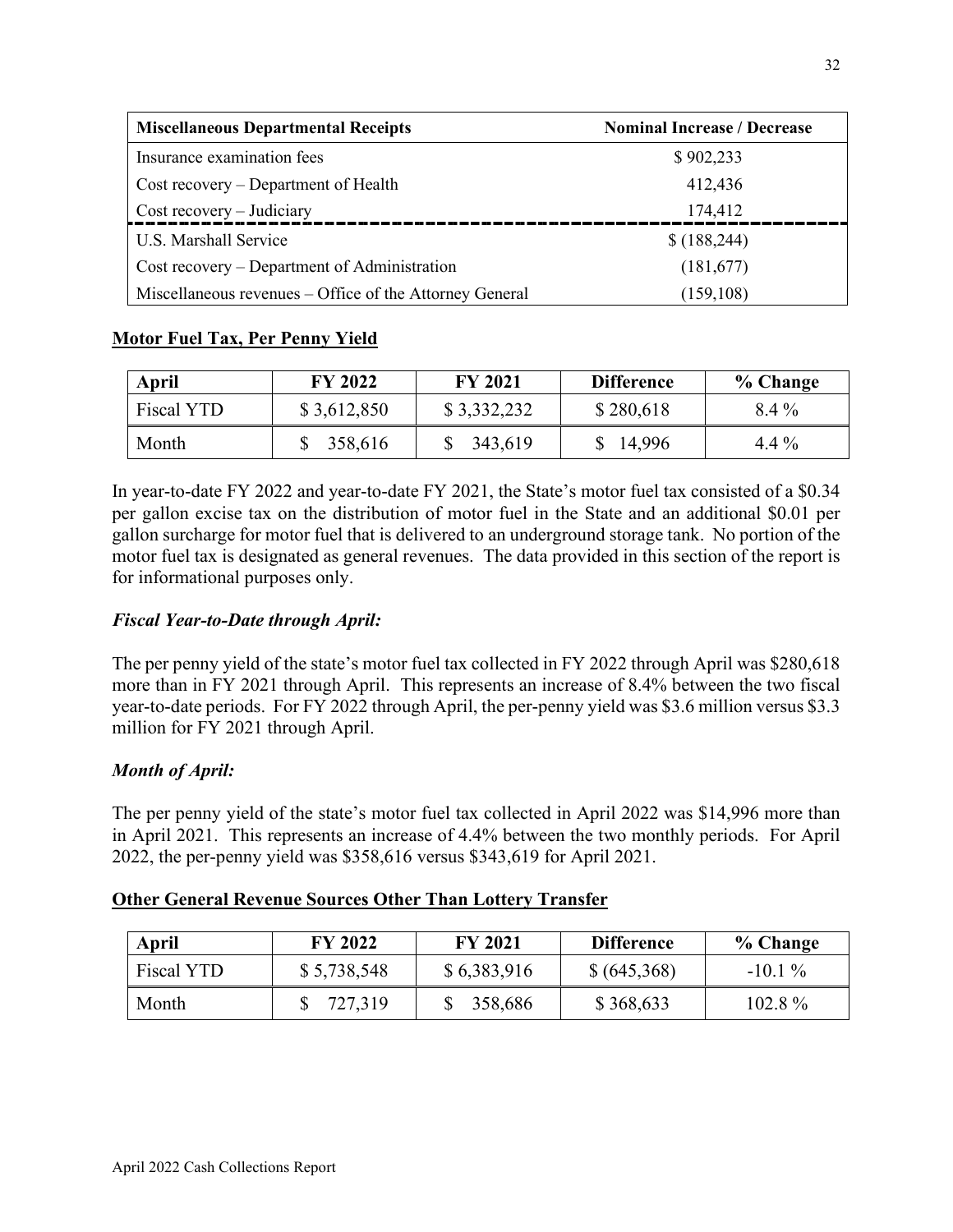### <span id="page-32-1"></span><span id="page-32-0"></span>*Fiscal Year-to-Date through April:*

#### *Cash Flow Differences:*

#### FY 2022

 $\triangleright$  Other miscellaneous revenues cash collections include \$3.6 million for transfers from the Rhode Island Highway Maintenance account in year-to-date FY 2022. These transfers are now completed on a monthly basis rather than a quarterly basis as of February 2022.

## *Month of April:*

## *Cash Flow Differences:*

April 2022

 $\triangleright$  Other miscellaneous revenues cash collections include \$721,724 for a transfer from the Rhode Island Highway Maintenance account in April 2022. This transfer is now completed on a monthly basis rather than a quarterly basis.

#### **Lottery Transfer Cash Collections by Component**

The tables below are based on data provided by the Division of Lottery and break down the lottery transfer cash collections by component on both a fiscal year-to-date and monthly basis. It should be noted that slight differences may exist between the figures reported by the Division of Lottery and those reported by the Controller due to timing differences in the posting of receipts. Data on lottery transfer cash collections reflect the prior month's gaming activity.

| <b>Fiscal Year-to-Date through April (Gaming Activity through March):</b> |  |  |  |
|---------------------------------------------------------------------------|--|--|--|
|                                                                           |  |  |  |

| Component                      | FY 2022 *    | FY 2021 +        | <b>Difference</b> | % Change |
|--------------------------------|--------------|------------------|-------------------|----------|
| <b>Traditional Games</b>       | \$35,285,916 | \$36,345,608     | \$(1,059,692)     | $-2.9\%$ |
| Keno                           | 14,608,164   | 13,219,605       | 1,388,559         | $10.5\%$ |
| <b>Remote Sports Betting</b>   | 8,753,158    | 6,836,716        | 1,916,442         | 28.0%    |
| Twin River Casino Hotel        |              |                  |                   |          |
| <b>VLTs</b>                    | 161,854,946  | 104,491,987      | 57,362,959        | 54.9%    |
| <b>On-site Sports Betting</b>  | 5,636,782    | 4,849,304        | 787,478           | $16.2\%$ |
| <b>Traditional Table Games</b> | 8,748,184    | 3,594,314        | 5,153,870         | 143.4 %  |
| Poker Tables                   | 0            | $\boldsymbol{0}$ | $\theta$          | n/a      |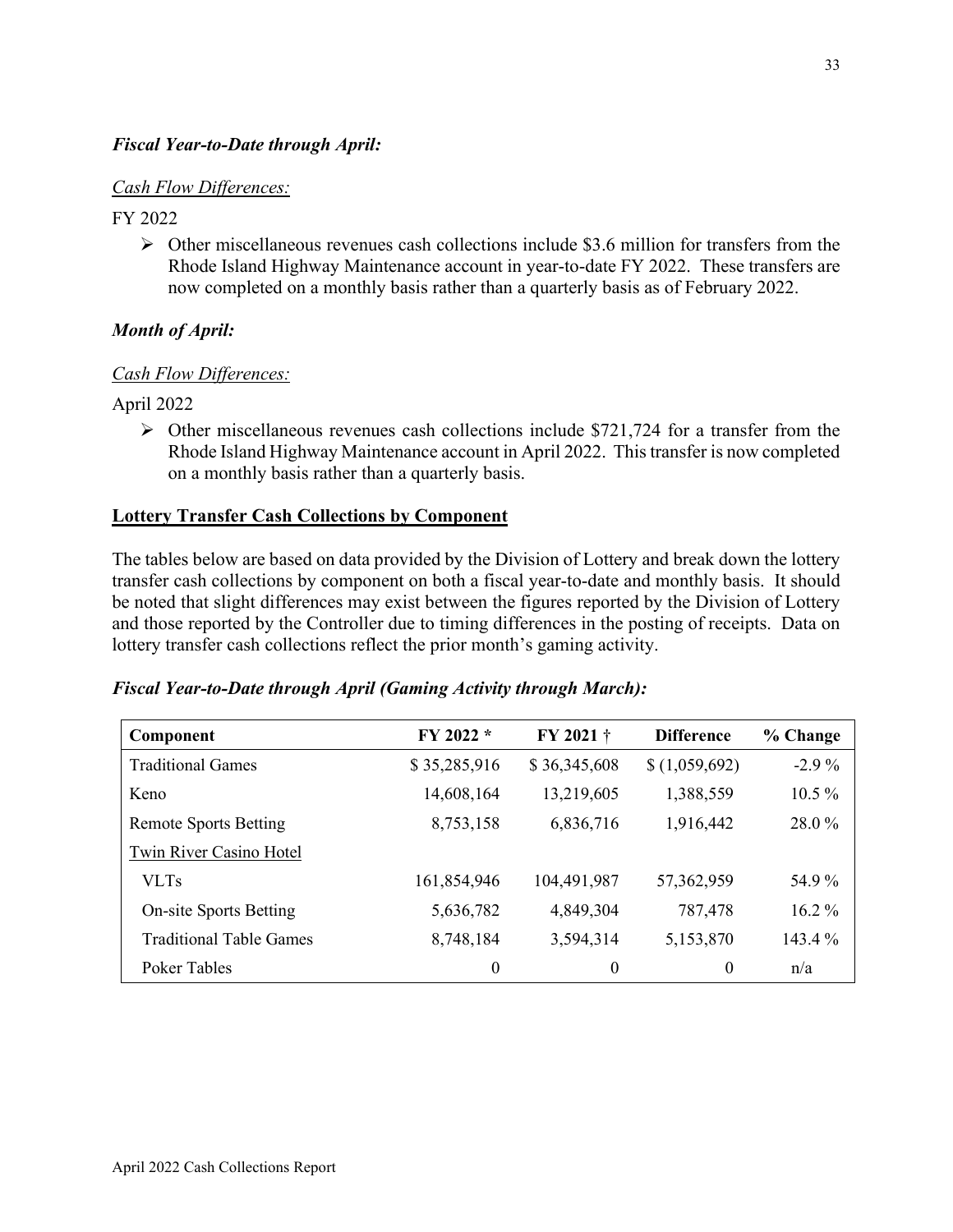| Component                                                                                                                                                                                                                                                                      | FY 2022 *  | FY 2021 †  | <b>Difference</b> | % Change     |  |  |
|--------------------------------------------------------------------------------------------------------------------------------------------------------------------------------------------------------------------------------------------------------------------------------|------------|------------|-------------------|--------------|--|--|
| <b>Tiverton Casino Hotel</b>                                                                                                                                                                                                                                                   |            |            |                   |              |  |  |
| <b>VLTs</b>                                                                                                                                                                                                                                                                    | 48,848,421 | 33,870,585 | 14,977,836        | 44.2 $\%$    |  |  |
| <b>On-site Sports Betting</b>                                                                                                                                                                                                                                                  | 2,514,792  | 2,562,679  | (47, 887)         | $-1.9\%$     |  |  |
| <b>Traditional Table Games</b>                                                                                                                                                                                                                                                 | 873,933    | (15,943)   | 889,876           | $-5,581.6\%$ |  |  |
| † Due to the COVID-19 pandemic, all major sporting events were canceled or postponed on March 11,<br>2020 and started either a shortened season or a tournament during July and August 2020. In response<br>$\ell$ (COUTD 10 $\ell$ $\ell$ ) 1 D1 1 T1 1 $\ell$ 1 1 $\ell$ M 1 |            |            |                   |              |  |  |

to a resurgence of COVID-19 infections statewide, Rhode Island casinos were closed from November 30 – December 20 during the pause of the Phase 3 Reopening.

\* Rhode Island casinos were closed on January 29, 2022 due to a winter storm.

<span id="page-33-1"></span><span id="page-33-0"></span>In fiscal year-to-date 2022, Twin River operated an average of 91 traditional table games and no poker tables. In the same period in FY 2021, Twin River operated an average of 83 traditional table games and no poker tables. In fiscal year-to-date 2022 and 2021, Tiverton Casino Hotel operated an average of 32 traditional table games. Twin River Casino Hotel operated an average of 3,891 VLTs in fiscal year-to-date 2022 compared to an average of 2,238 in fiscal year-to-date 2021. Tiverton Casino Hotel operated an average of 1,000 VLTs in FY 2022 through March compared to an average of 526 in the same period in FY 2021. Both Twin River Casino Hotel and Tiverton Casino Hotel VLT cash collections do not reflect unclaimed prizes, distressed communities relief program receipts, or the State's payment to either Tiverton Casino Hotel's or Twin River Casino Hotel's marketing program.

## *Cash Flow Differences:*

#### FY 2022

 $\triangleright$  The FY 2022 lottery transfer includes receipts of \$3,358,186 received in October 2021 that were accrued back to FY 2021.

#### FY 2021

 $\triangleright$  The FY 2021 lottery transfer includes receipts of \$2,863,337 received in October 2020 that were accrued back to FY 2020.

#### *Month of April (March Gaming Activity):*

| Component                    | April 2022  | <b>April 2021</b> | <b>Difference</b> | % Change  |
|------------------------------|-------------|-------------------|-------------------|-----------|
| <b>Traditional Games</b>     | \$3,344,867 | \$5,011,521       | \$(1,666,654)     | $-33.3\%$ |
| Keno                         | 1,717,246   | 3,645,382         | (1,928,136)       | $-52.9\%$ |
| <b>Remote Sports Betting</b> | 932,083     | 938,755           | (6,672)           | $-0.7\%$  |